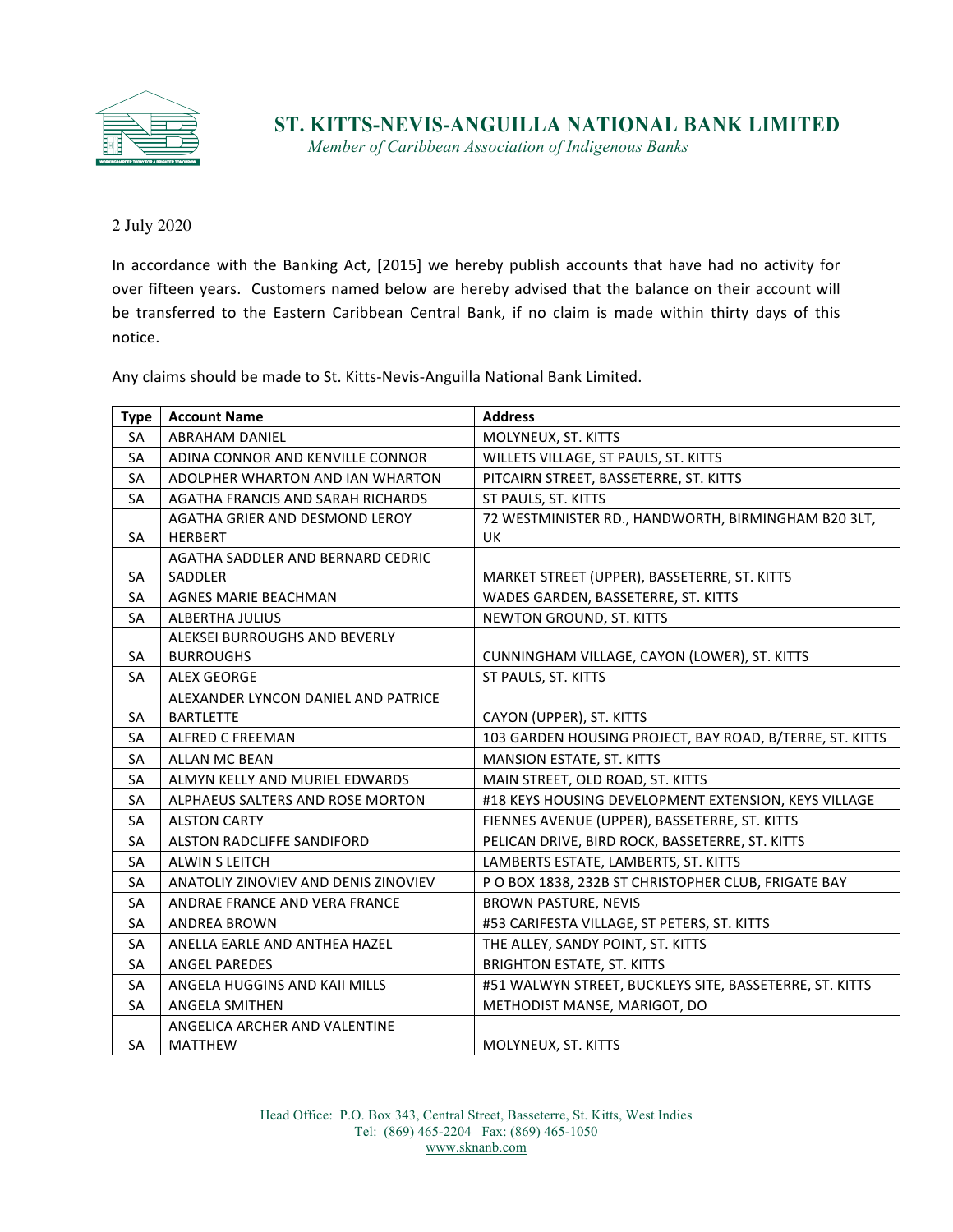| SA       | ANJEL T E HODGE                                 | 35 DORSET VILLAGE, BASSETERRE, ST. KITTS                                                               |
|----------|-------------------------------------------------|--------------------------------------------------------------------------------------------------------|
| SA       | ANNETTE NELLVA JOHNSON                          | 92 HADDENHAM ROAD, LEICESTER, UK, LE3 2BG                                                              |
| SA       | <b>ANTHONY BROWNE</b>                           | CENTRAL STREET, BASSETERRE, ST. KITTS                                                                  |
| SA       | <b>ANTHONY CLAXTON</b>                          | #106 NINEVAH ROAD, HANSWORTH, BIRMINGHAM 21, UK                                                        |
| SA       | ANTHONY DOLPHIN AND KAREN ADAMS                 | SADDLERS, ST. KITTS                                                                                    |
| SA       | <b>ANTHONY HENDRICKSON</b>                      | BAMBOO STREET (LOWER), MOLYNEAUX, ST. KITTS                                                            |
| SA       | <b>ANTHONY SHAWN RICHARDS</b>                   | <b>BROWNHILL, NEVIS</b>                                                                                |
|          | <b>ANTHONYSON E GONSALVES AND ALEXIS</b>        |                                                                                                        |
| SA       | <b>GONSALVES</b>                                | HAPPY HILL, NEW TOWN, BASSETERRE, ST. KITTS                                                            |
|          | ANTOINETTE JUNE ATHILL-CHRISTMAS AND            |                                                                                                        |
| SA       | EULALIE ATHILL                                  | #15 DR LAKE DRIVE, SHADWELL GARDENS, B/TERRE, ST. KITTS                                                |
| SA       | <b>ANTONY CAMERON</b>                           | STONEFORT ESTATE, ST. KITTS                                                                            |
| SA       | <b>APOLO S MERCEDES</b>                         | LYNCHES ESTATE, SADDLERS, ST. KITTS                                                                    |
| SA       | <b>ARLENE DIXON</b>                             | SANDY POINT, ST. KITTS                                                                                 |
| SA       | <b>ARNOLD HENRY</b>                             | SADDLERS, ST. KITTS                                                                                    |
| SA       | ARNOLD PERSAUD                                  | STONEFORT ESTATE, ST. KITTS                                                                            |
| SA       | ARTHUR MARTIN AND MICHAEL MARTIN                | POND ROAD, BASSETERRE, ST. KITTS                                                                       |
| SA       | <b>ASGAR ALLY</b>                               | LAMBERTS ESTATE, LAMBERTS, ST. KITTS                                                                   |
| SA       | <b>ASHTON L PERREIRA</b>                        | BELMONT ESTATE, ST PAULS, ST. KITTS                                                                    |
| SA       | ASHTON WILLIAMS AND CHARLES WILLIAMS            | PARSONS, ST. KITTS                                                                                     |
| SA       | <b>AUSTIN BELLE JOHNSON</b>                     | OLD ROAD, ST. KITTS                                                                                    |
| SA       | <b>AUSTIN LESCOTT</b>                           | CLAY GHAUT, GINGERLAND, NEVIS                                                                          |
| SA       | AVALON COLLINS AND SHANTELLE MITCHUM            | CENTRAL STREET, BASSETERRE, ST. KITTS                                                                  |
| SA       | AVRIL HUGGINS AND OLIVE HUGGINS                 | HARDTIMES ESTATE, GINGERLAND, NEVIS                                                                    |
| SA       | BERNARD LIDDIE AND BERNADETTE LIDDIE            | 629 WEST VIA ROMNEYA ANAHEIM, CALIFORNIA, USA 92801                                                    |
| SA       | BERNICE DOUGLAS AND ELVIN DOUGLAS               | LAMBERTS, ST. KITTS                                                                                    |
| SA       | <b>BERNICE JOSEPH</b>                           | <b>CHALLENGERS, ST. KITTS</b>                                                                          |
|          |                                                 |                                                                                                        |
| SA       | <b>BERTRAM ANDREW COLLINS</b>                   | LYNCHES ESTATE, ST. KITTS                                                                              |
| SA       | <b>BEVERICK LIBURD</b>                          | <b>BROWN PASTURE, NEVIS</b>                                                                            |
| SA       | <b>BEVERLY FREEMAN-BURROUGHS</b>                | CAYON (LOWER), ST. KITTS                                                                               |
| SA       | BRENDA JEFFERS AND LOUVINA BROWNE               | SPROTT STREET, BASSETERRE, ST. KITTS                                                                   |
| SA       | <b>BUNGA ASRIC GREY</b>                         | 4 FLAMBOYANT DRIVE, GREENLANDS, BASSETERRE, ST. KITTS                                                  |
| SA       | <b>CARDIN WALTERS</b>                           | LOWER PROJECT, SADDLERS, ST. KITTS                                                                     |
| SA       | <b>CAREFREE LIBURD</b>                          | KEYS, ST. KITTS                                                                                        |
| SA       | CARL BRAZIER CLARKE AND CARLOS NEWTON           | ST JOHNSTON AVENUE, BASSETERRE, ST. KITTS                                                              |
| SA       | CARLENE MASON AND OCTAVIA MOSES                 | SADDLERS, ST. KITTS                                                                                    |
| SA       | <b>CARLOS TROSS</b>                             | #20 SEBASTIAN STREET, BASSETERRE, ST. KITTS                                                            |
| SA       | <b>CARLTON EVERETTE SAMUEL</b>                  | 11 EARLE MORNES, C/O P O BOX 23, BASSETERRE, ST. KITTS                                                 |
|          | CAROLINE A LIBURD-HAMILTON AND                  |                                                                                                        |
| SA       | RAMDOLPH HAMILTON                               | P O BOX 1546, NORTH PELICAN DRIVE, BIRD ROCK, ST. KITTS                                                |
| SA       | CAROLINE CONSTANTIA ISAAC-WARNER                | FARM SITE, SANDY POINT, ST. KITTS                                                                      |
| SA       | CASSANDRA JONES AND DENZIL JONES                | P O BOX 260, BASSETERRE, ST. KITTS                                                                     |
| SA       | <b>CATHERINE CAINES</b>                         | CRADDOCK ROAD, CHARLESTOWN, NEVIS                                                                      |
| SA       | CATHERINE MORRIS AND BERESFORD HAMM             | OTTLEYS, ST. KITTS                                                                                     |
|          | CECIL SYLVESTER CHARLES AND BRENDA              |                                                                                                        |
| SA       | <b>CHARLES</b>                                  | MARKET STREET (LOWER), BASSETERRE, ST. KITTS                                                           |
| SA       | CEDRIC LIBURD AND ELRICIA FRANCIS               | NEWTON GROUND, ST. KITTS                                                                               |
| SA       | <b>CHARLES RUSSELL ZAKERS</b>                   | FIG TREE, SANDY POINT, ST. KITTS                                                                       |
|          | <b>CHARLES WATTLEY AND GWENDOLYN</b>            |                                                                                                        |
| SA       | WATTLEY                                         | NEW POND SITE, BASSETERRE, ST. KITTS                                                                   |
| SA       | CHARLESWORTH MC CARTHY SNR                      | MAIN STREET, ST PAULS, ST. KITTS                                                                       |
|          | CHARLESWORTH SONNI A PHILLIP AND DENISE         |                                                                                                        |
| SA<br>SA | PHILLIP<br>CHERYL FREDONA BUCHANAN AKA WILLIAMS | 17 OCEAN GARDENS, CAMPS, BASSETERRE, ST. KITTS<br>DAISY ROAD #3A, MARY'S FANCY, CUL-DE-SAC, ST. MARTIN |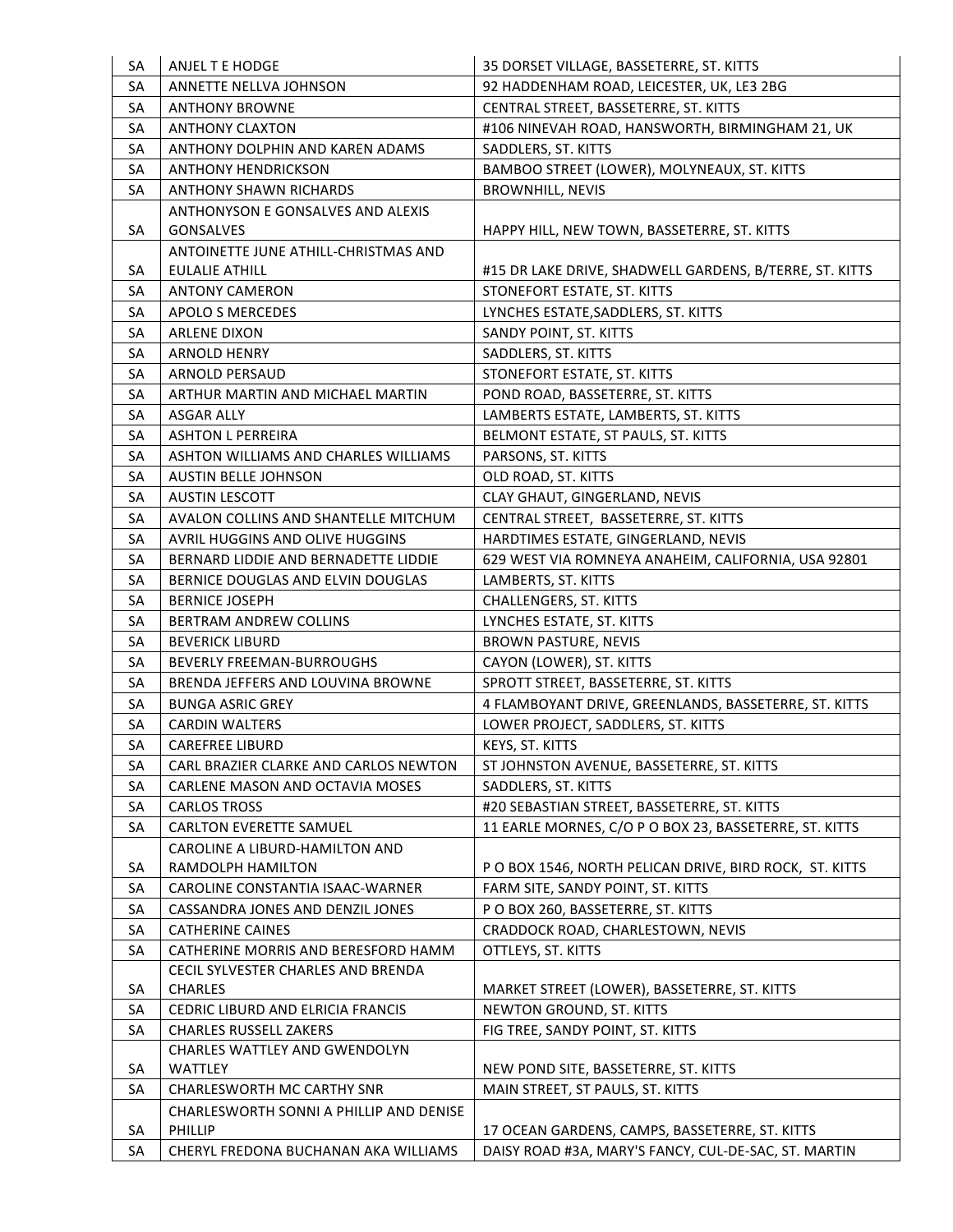| SA | <b>CHETRAM BALKARAM</b>                   | BELMONT ESTATE, ST PAULS, ST. KITTS                         |
|----|-------------------------------------------|-------------------------------------------------------------|
| SA | <b>CLARENCE MATTHEWS</b>                  | P O BOX 96, C/O SSMC, KITTSTODARTS, BASSETERRE, ST. KITTS   |
| SA | CLAYTON DANIEL AND CHARMAINE DANIEL       | FOUNTAIN, NEVIS                                             |
| SA | <b>CLEOPHAS BOSTICK</b>                   | 1099 Turquoise Street #11, SAN DIEGO, CALIFORNIA, USA 92109 |
| SA | <b>CLIFFORD LINDSEY</b>                   | BACK WAY, SANDY POINT, ST. KITTS                            |
| SA | <b>CLIFFORD WARNER</b>                    | ROSEMARY LANE, BASSETERRE, ST. KITTS                        |
| SA | <b>CLIFTON A M BLACKMAN</b>               | MANSION ESTATE, ST. KITTS                                   |
| SA | <b>CLIVE C BROWNE</b>                     | RAWLINS VILLAGE, GINGERLAND, NEVIS                          |
| SA | <b>CLIVE HANLEY</b>                       | GARDENS HOUSING PROJECT, BASSETERRE, ST. KITTS              |
| SA | <b>CLIVE LAKE</b>                         | LODGE VILLAGE, ST. KITTS                                    |
| SA | <b>CLIVE WYATT</b>                        | NEWTON GROUND, ST. KITTS                                    |
| SA | <b>COLLIS BRUCE</b>                       | BOURKES ESTATE, SANDY POINT, ST. KITTS                      |
| SA | <b>CONAREE PARENT IMPROVEMENT ASSN</b>    | <b>CONAREE, ST. KITTS</b>                                   |
| SA | <b>CONRAD LIBURD AND GLENN HOWELL</b>     | STONEY GROVE, NEVIS                                         |
| SA | CONSTANTIA WARNER AND PAULINE CROOKE      | FARMS SITE, SANDY POINT, ST. KITTS                          |
| SA | <b>CORDELIA INNISS AND VINCENT INNISS</b> | PO BOX 1057, #21 PIGEON COVE, BASSETERRE, ST. KITTS         |
|    |                                           | C/O ST PAULS WESLEYAN HOLINESS CHURCH, ST PAULS, ST.        |
| SA | <b>COVENANT SINGERS</b>                   | <b>KITTS</b>                                                |
| SA | CRAIG FLANDERS AND WALTON FLANDERS        | HARRIS', ST. KITTS                                          |
| SA | <b>CURTIS CHARLES</b>                     | MISSION STREET, TABERNACLE, ST. KITTS                       |
| SA | CURTIS JOHNSON AND WILLIAM JOHNSON        | BUCKLEYS SITE, BASSETERRE, ST. KITTS                        |
| SA | <b>CURTIS LIDDIE</b>                      | BUCKLEYS SITE, BASSETERRE, ST. KITTS                        |
| SA | <b>CURTIS RAWLINS AND VIOLET RAWLINS</b>  | CONAREE, ST. KITTS                                          |
| SA | <b>CUTELIN BRADSHAW</b>                   | UPPER MONKEY HILL, ST. KITTS                                |
| SA | <b>CYNTHIA BASSUE</b>                     | PRICKLEY PEAR ALLEY (LOWER), BASSETERRE, ST. KITTS          |
| SA | <b>CYRIL ZAKERS</b>                       | ST PAULS, ST. KITTS                                         |
| SA | DAIRO HERNANDEZ                           | <b>BRIGHTON ESTATE, ST. KITTS</b>                           |
| SA | <b>DALE MORTON</b>                        | FIENNES AVENUE (UPPER), BASSETERRE, ST. KITTS               |
| SA | DALE WINSTON CORT                         | BOURKES ESTATE, SANDY POINT, ST. KITTS                      |
| SA | <b>DALIA MILLS</b>                        | <b>BARNABY VILLAGE, NEVIS</b>                               |
| SA | DANNAL SANCHARA                           | LYNCHES ESTATE, ST. KITTS                                   |
| SA | <b>DANNY JUAN</b>                         | FARMS ESTATE, SANDY POINT, ST. KITTS                        |
| SA | DAPHNE LEWIS AND ASHTON LEWIS             | BACK WAY, SANDY POINT, ST. KITTS                            |
| SA | DARON SUTTON CO DAISY SUTTON              | WINGFIELD ROAD, OLD ROAD, ST. KITTS                         |
| SA | DAURIS PARDILLA                           | FARMS ESTATE, SANDY POINT, ST. KITTS                        |
| SA | DAVID LEYLAND WILSON                      | LYNCHES ESTATE, ST. KITTS                                   |
|    | DAVID MALCOLM HANLEY AND ROGER            |                                                             |
| SA | <b>COLLINS</b>                            | 12 PROVINCE TRAIL, ETOBICOKE, ONTARIO, CANADA               |
| SA | DAVID PONTEEN                             | STONE FORT ESTATE, ST. KITTS                                |
| SA | DAYLE PHILLIP                             | DURRANT AVENUE, BASSETERRE, ST. KITTS                       |
| SA | <b>DEBRA RICHARDSON</b>                   | DOWNING STREET, SANDY POINT, ST. KITTS                      |
| SA | DELROY A C JEFFERS AND VERONICA JEFFERS   | HERMITAGE VILLAGE, LOWER CAYON, ST. KITTS                   |
| SA | <b>DENNIS FERREIRA</b>                    | BOURKES ESTATE, SANDY POINT, ST. KITTS                      |
| SA | <b>DENRICK DANIEL</b>                     | CONAREE, ST. KITTS                                          |
| SA | <b>DEON HENRY</b>                         | BELMONT ESTATE, ST PAULS, ST. KITTS                         |
| SA | DEONAUTH IMRIT                            | PHILLIPS, ST. KITTS                                         |
| SA | <b>DERRICK WILLIAMS</b>                   | SOHO, BASSETERRE, ST. KITTS                                 |
| SA | <b>DEVON LIBURD</b>                       | <b>BATH VILLAGE, NEVIS</b>                                  |
| SA | DEXTER CASSIN JOHN                        | LYNCHES ESTATE, ST. KITTS                                   |
| SA | DIAN M LEADER                             | P O BOX 25585, SACRAMENTO, CALIFORNIA, USA 95865            |
| SA | DIANAH JEFFERS AND ALICE WARD             | GOVERNMENT ROAD, CHARLESTOWN, NEVIS                         |
| SA | DIEPPE BAY BASKETBALL CLUB                | C/O KHOY CAINES, MAIN STREET                                |
| SA | DIOTA LOWRY AND WINSTON LOWRY             | TEMPLE ALLEY, BASSETERRE, ST. KITTS                         |
| SA | DOMINGO OSIL                              | FARMS ESTATE, SANDY POINT, ST. KITTS                        |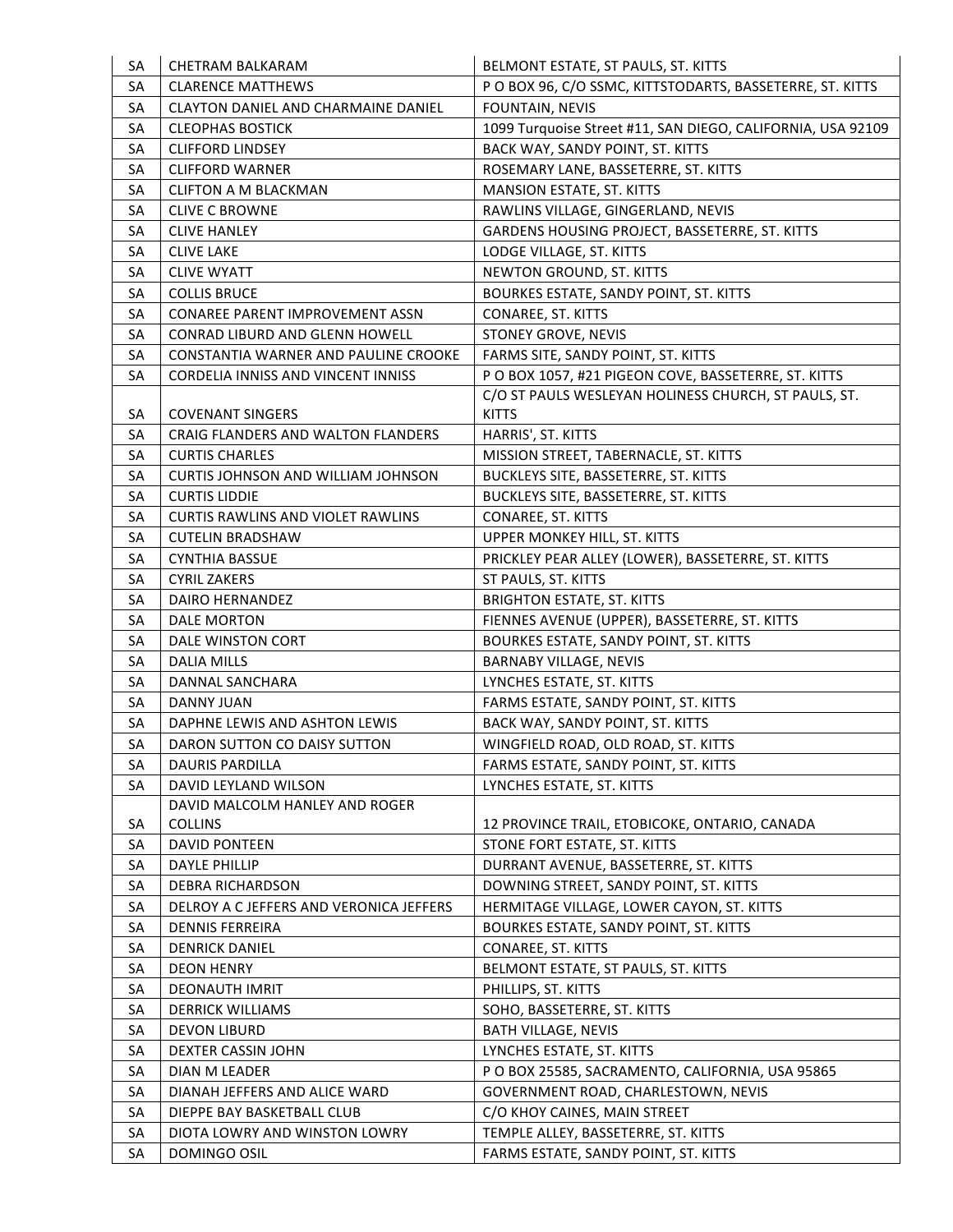| SA | <b>DONALD BARTLETTE</b>                | PRINCE WILLIAM STREET, CHARLESTOWN, NEVIS                     |
|----|----------------------------------------|---------------------------------------------------------------|
|    | DONNETTE VIOLA RICHARDSON AND IDONA    |                                                               |
| SA | RICHARDSON                             | FARM SITE, SANDY POINT, ST. KITTS                             |
| SA | <b>DORA PHILLIP</b>                    | CONAREE, ST. KITTS                                            |
| SA | DORA T POLIUS AND ALLISTER MOUNSEY     | <b>BOYDS HOUSING, ST. KITTS</b>                               |
| SA | DORCAS WILKIN AND ETSU WILKIN          | MAIN STREET, SANDY POINT, ST. KITTS                           |
| SA | DORETTER DUNCAN AND AULDAINE FRANCE    | CRAB HILL, SANDY POINT, ST. KITTS                             |
| SA | DORSELLA POWELL                        | JESSUPS VILLAGE, NEVIS                                        |
| SA | DR ROBERT GHARTEY                      | CONDOR STREET, BIRD ROCK, ST. KITTS                           |
|    |                                        | C/O INT. UNIVERSITY OF HEALTH SCIENCES, FORTLANDS, ST.        |
| SA | DR. VICTOR BROOKS                      | <b>KITTS</b>                                                  |
| SA | <b>DYSON WALTERS</b>                   | BLADEN HOUSING DEVELOPMENT, BASSETERRE, ST. KITTS             |
| SA | EDDIE THOMPSON AND ANDRINE CONNOR      | BROWN PASTURE, NEVIS                                          |
| SA | <b>EDWARD FITZ ANDERSON</b>            | <b>MANSION ESTATE, ST. KITTS</b>                              |
| SA | <b>EDWARD GIFT</b>                     | THE GHAUT, SANDY POINT, ST. KITTS                             |
| SA | ELAINE MCCARTHY AND ANTHONY G FRANCIS  | MAIN STREET, ST PAULS, ST. KITTS                              |
| SA | <b>ELCINA RYAN</b>                     | MONKEY HILL (LOWER), ST PETERS, ST. KITTS                     |
| SA | <b>ELDON P SCOTT</b>                   | BELMONT ESTATE, ST PAULS, ST. KITTS                           |
| SA | <b>ELEATRICE A DEY</b>                 | MARKET STREET (LOWER), BASSETERRE, ST. KITTS                  |
| SA | ELFREDA BROWNE AND TORSHA BROWNE       | GROVE'S VILLAGE, ST PAULS, ST. KITTS                          |
| SA | <b>ELIGIO DIAZ</b>                     | <b>BRIGHTON ESTATE, ST. KITTS</b>                             |
| SA | <b>ELIZABETH HERBERT</b>               | NEWTON GROUND, ST. KITTS                                      |
| SA | ELRICK PAUL AND NOVELIA PAUL           | #77 CAYON STREET, BASSETERRE, ST. KITTS                       |
| SA | ELROY HILL AND ANTHONY HILL            | CRUZ BAY, ST. JOHNS, VI, 830                                  |
| SA | <b>ELSTON LEWIS</b>                    | PO BOX 1058, 10 TREAD MILL DRIVE, ST JOHN'S EST., ST. MAARTEN |
| SA | <b>ELTON DICKENSON</b>                 | 1482 W TERRACE AVENUE, TEANECK, NEW JERSEY, USA 7666          |
|    | ELVIE VERONICA NELSON AND JULIE ANN    |                                                               |
| SA | <b>MARIA NELSON</b>                    | 44 MELROSE PLACE, SHERWOOD PARK, ALBERTA, CANADA, T8A 3T7     |
| SA | ELVIN BENJAMIN                         | BACK WAY, SANDY POINT, ST. KITTS                              |
| SA | <b>ELVIS CHARLES</b>                   | #114 POND'S EXTENSION, NEWTOWN, BASSETERRE, ST. KITTS         |
| SA | ELVIS STEPHENS AND JILLIAN JAMES       | HALF WAY TREE, ST. KITTS                                      |
| SA | <b>EMANUEL BROWNE</b>                  | NEWTON GROUND, ST. KITTS                                      |
| SA | <b>EMILIANO CABRERA</b>                | FARMS ESTATE, SANDY POINT, ST. KITTS                          |
| SA | EMILY ELLIS AND ANTHONY DAVID PINNEY   | <b>COLE HILL, NEVIS</b>                                       |
| SA | EMMANUEL HODGE AND CHRISTINA SEATON    | MOLINEUX, ST. KITTS                                           |
| SA | <b>EMMANUEL LIBURD</b>                 | <b>BATH VILLAGE, NEVIS</b>                                    |
| SA | <b>ERIC MILLS</b>                      | DIEPPE BAY, ST. KITTS                                         |
| SA | <b>ERIC WARD</b>                       | CARTY'S PASTURE, TABERNACLE, ST. KITTS                        |
| SA | ERROL POWELL AND RENEE JOYNER POWELL   | CANADA ESTATE, ST. KITTS                                      |
| SA | <b>ESMIE CROSSLEY</b>                  | #2 DORSET, BASSETERRE, ST. KITTS                              |
| SA | <b>ESTATE OF PATRICK ANTHONY GOVIA</b> | C/O JEANADELL A GOVIA, #44 THIBOU AVENUE, ST. KITTS           |
| SA | <b>EUCLIDE MARTINEZ</b>                | FARMS ESTATE, SANDY POINT, ST. KITTS                          |
| SA | EUGENE SMITH AND SHIRLEE R SMITH       | 125 KING GEORGE RD., WARREN, NEW JERSEY, USA 7059             |
| SA | EUSTACE K EDWARDS AND ELLIS EDWARDS    | LOWER PROJECT, SADDLERS, ST. KITTS                            |
| SA | EUSTACE POGSON AND MULVINA PARRIS      | THE VALLEY, VIRGIN GORDA, BVI                                 |
| SA | EVAN BERRY AND CARLINE CARTY           | NEWTON GROUND, ST. KITTS                                      |
| SA | EVELINA BRAND AND E LORETTE BRAND      | HAPPY HILL DRIVE, CHARLESTOWN, NEVIS                          |
| SA | EVELYN ARTHURTON                       | POND HILL, GINGERLAND, NEVIS                                  |
| SA | <b>EVERTON RICHARDS</b>                | FAHIE STREET, SANDY POINT, ST. KITTS                          |
| SA | EVRON KELLY AND CAROLINE WALTERS       | THE ALLEY, SANDY POINT, ST. KITTS                             |
| SA | EZEKIEL MAYNARD                        | ZION, GINGERLAND, NEVIS                                       |
| SA | FAITH TABERNACLE CHURCH CHOIR          | OLD ROAD, ST. KITTS                                           |
| SA | FERNANDO SILVES SANCHEZ                | <b>BRIGHTON ESTATE, ST. KITTS</b>                             |
| SA | <b>FLORETTA DANIEL</b>                 | WINGFIELD ROAD, OLD ROAD, ST. KITTS                           |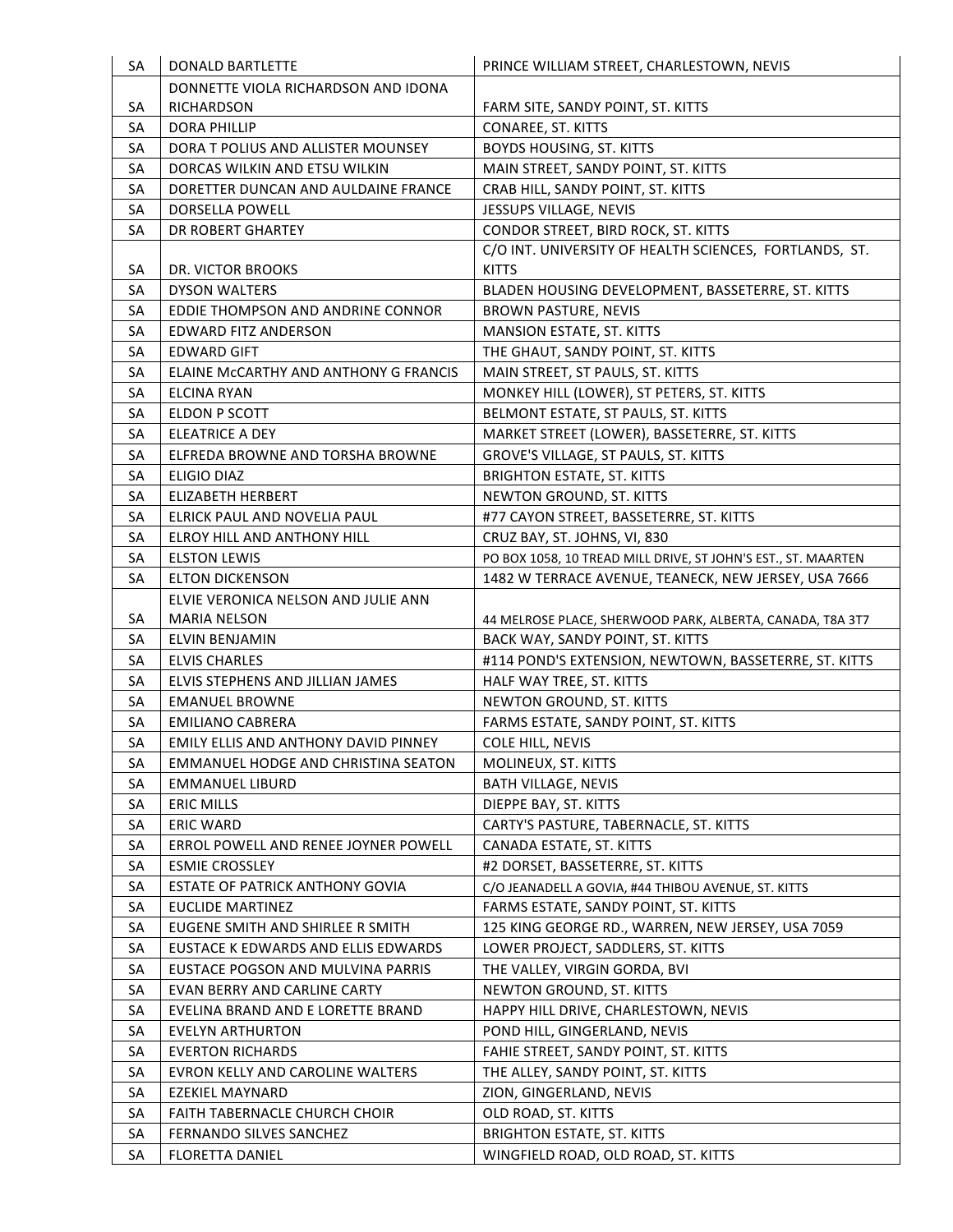| SA       | FOSTER HUGHES AND GARY RICHARDSON                           | HAPPY HILL ALLEY, CHARLESTOWN, NEVIS                                                                   |
|----------|-------------------------------------------------------------|--------------------------------------------------------------------------------------------------------|
| SA       | <b>FRANKLYN DEVENT</b>                                      | OLD ROAD, ST. KITTS                                                                                    |
| SA       | <b>FRANKLYN G ROGERS</b>                                    | <b>BROWN PASTURE, NEVIS</b>                                                                            |
| SA       | FRANTZ THOMAS BUSINESS ACCT                                 | MOLYNEUX EXTENSION, ST. KITTS                                                                          |
| SA       | <b>GAIL GILBERT</b>                                         | CARTY'S PASTURE, TABERNACLE, ST. KITTS                                                                 |
| SA       | <b>GAIL WELLS</b>                                           | OCEAN GARDENS, CAMPS, ST. KITTS                                                                        |
| SA       | <b>GANESH SEERAJ</b>                                        | BELMONT ESTATE, ST PAULS, ST. KITTS                                                                    |
| SA       | <b>GARNETT SEENARAINE</b>                                   | LYNCHES ESTATE, ST. KITTS                                                                              |
| SA       | <b>GENEROSO C PERALTA</b>                                   | C/O FRANK BENJAMIN, CENTRAL STREET, BASETERRE, ST. KITTS                                               |
| SA       | <b>GEORGE DASENT</b>                                        | <b>BATH VILLAGE, NEVIS</b>                                                                             |
| SA       | <b>GEORGE M LYTE</b>                                        | MANSION ESTATE, ST. KITTS                                                                              |
| SA       | <b>GEORGE RICHARDS AND RHODA LIBURD</b>                     | CAYON, ST. KITTS                                                                                       |
| SA       | <b>GEORGE SOMERSALL</b>                                     | CARDIN AVENUE, BASSETERRE, ST. KITTS                                                                   |
| SA       | <b>GERDA RICHARDSON</b>                                     | STATION STREET, ST PAULS, ST. KITTS                                                                    |
| SA       | <b>GILLIAN FRASER GUMBS</b>                                 | MAIN STREET, OLD ROAD, ST. KITTS                                                                       |
|          | <b>GLENFORD HAMILTON AND JASON A</b>                        |                                                                                                        |
| SA       | <b>HAMILTON</b>                                             | P O BOX 450, STAPLETON ESTATE, ST PETERS, ST. KITTS                                                    |
| SA       | <b>GLENIS WILLIAMS</b>                                      | C/O SHELLITA GUMBS, FORT THOMAS ROAD, B/TERRE, ST. KITTS                                               |
| SA       | <b>GLENISE CHALLENGER</b>                                   | WINGFIELD ROAD, OLD ROAD, ST. KITTS                                                                    |
| SA       | <b>GLENVILLE MILLS</b>                                      | PHILLIPS ROAD, MOLYNEAUX, ST. KITTS                                                                    |
| SA       | <b>GORDON NIGEL MENTUS</b>                                  | LYNCHES ESTATE, ST. KITTS                                                                              |
| SA       | <b>GREGORY CARMICHAEL</b>                                   | BELMONT ESTATE, ST PAULS, ST. KITTS                                                                    |
| SA       | <b>GWENDOLYN GILBERT AND GEORGE GILBERT</b>                 | LODGE, ST. KITTS                                                                                       |
| SA       | HALF WAY TREE SPORTS ASSOCIATION                            | C/O GARY THOMAS, HALF WAY TREE, ST. KITTS                                                              |
|          |                                                             | C/O THELMA PHILLIP-BROWNE, BIRD ROCK, BASSETERRE, ST.                                                  |
| SA       | <b>HAWKS NETBALL CLUB</b>                                   | <b>KITTS</b>                                                                                           |
| SA       | <b>HECTOR JULIO MORALES</b>                                 | FARMS ESTATE, SANDY POINT, ST. KITTS                                                                   |
|          | HENDERSON DANIEL AND SYLVIA KETURA                          |                                                                                                        |
| SA       | WALTERS                                                     | <b>BROWN HILL, NEVIS</b><br>C/O PHILSA'S GUEST HOUSE #3, PINNEYS ROAD, C/STOWN,                        |
| SA       | HENRIETTA L WOODS-PARKER                                    | <b>NEVIS</b>                                                                                           |
| SA       | HILARINE HALLIDAY                                           | STAPLETON, ST PETERS, ST. KITTS                                                                        |
| SA       | HILARY VICTORIA HUGGINS                                     | <b>BOURREAU'S VILLAGE, ST. KITTS</b>                                                                   |
| SA       | <b>HORATIO THOMAS</b>                                       | LODGE VILLAGE, ST. KITTS                                                                               |
| SA       | HOUSEA GARNETTE AND EDWIN CLARKE                            | MISSION STREET, TABERNACLE, ST. KITTS                                                                  |
|          |                                                             | #823 SHANAHAN BLVD., NEW MARKET, ONTARIO, CANADA, L3X                                                  |
| SA       | HUBERT J FRENCH AND MARGARET FRENCH                         | 1P9                                                                                                    |
|          | HUBERT SYLVESTER REVAN AND MARSHA                           |                                                                                                        |
| SA       | <b>NILES</b>                                                | PRICKLEY PEAR ALLEY, BASSETERRE, ST. KITTS                                                             |
| SA       | <b>HUGO BERROA</b>                                          | FARMS ESTATE, SANDY POINT, ST. KITTS                                                                   |
|          | HYACINTH ELAINE VANTERPOOL AND DEVON                        |                                                                                                        |
| SA       | <b>POWELL</b>                                               | THE GHAUT, SANDY POINT, ST. KITTS                                                                      |
|          |                                                             | 6510 MAIN STREET, APT 11-302 CRES. HOUSE APTS, MI., FL, USA                                            |
| SA       | <b>IAN BENJAMIN</b>                                         | 33014                                                                                                  |
|          |                                                             | 170 SENTINEL RD, APT 103, TORONTO, ONTARIO, CANADA,                                                    |
| SA       | <b>IBIKEMI LYNN DARE</b>                                    | M3J1T5                                                                                                 |
| SA       | <b>IDETHA THOMAS AND SHERRYZAN T MILLS</b>                  | GREENLANDS, BASSETERRE, ST. KITTS                                                                      |
| SA       | <b>INDERJEET BADRINATH</b>                                  | LYNCHES ESTATE, ST. KITTS                                                                              |
| SA       | <b>INGLORE EUSTACE LANGLEY</b>                              | SADDLERS, ST. KITTS                                                                                    |
| SA       | INGRID CRAWFORD AND DOROTHY RICHARDS                        | MONKEY HILL (LOWER), ST PETERS, ST. KITTS                                                              |
| SA<br>SA | <b>INGRID WILLIAMS</b>                                      | MALONE AVENUE (UPPER), BASSETERRE, ST. KITTS<br>C/O PATRICIA DAVIS, #97 MOLYNEAUX EXTENSION, ST. KITTS |
| SA       | INNER CITY FESTIVAL COMMITTEE<br>IRA PENNY AND SYLVIA PENNY | SHAW AVE (LOWER), BASSETERRE, ST. KITTS                                                                |
|          | IRENE HAMILTON AND SYLVIA HAMILTON                          | LAMBERTS PROJECT, ST. KITTS                                                                            |
| SA       |                                                             |                                                                                                        |
| SA       | ITESHA FRANCIS AND REGINAL FRANCIS                          | #23 MILLIONAIRE STREET, BASSETERRE, ST. KITTS                                                          |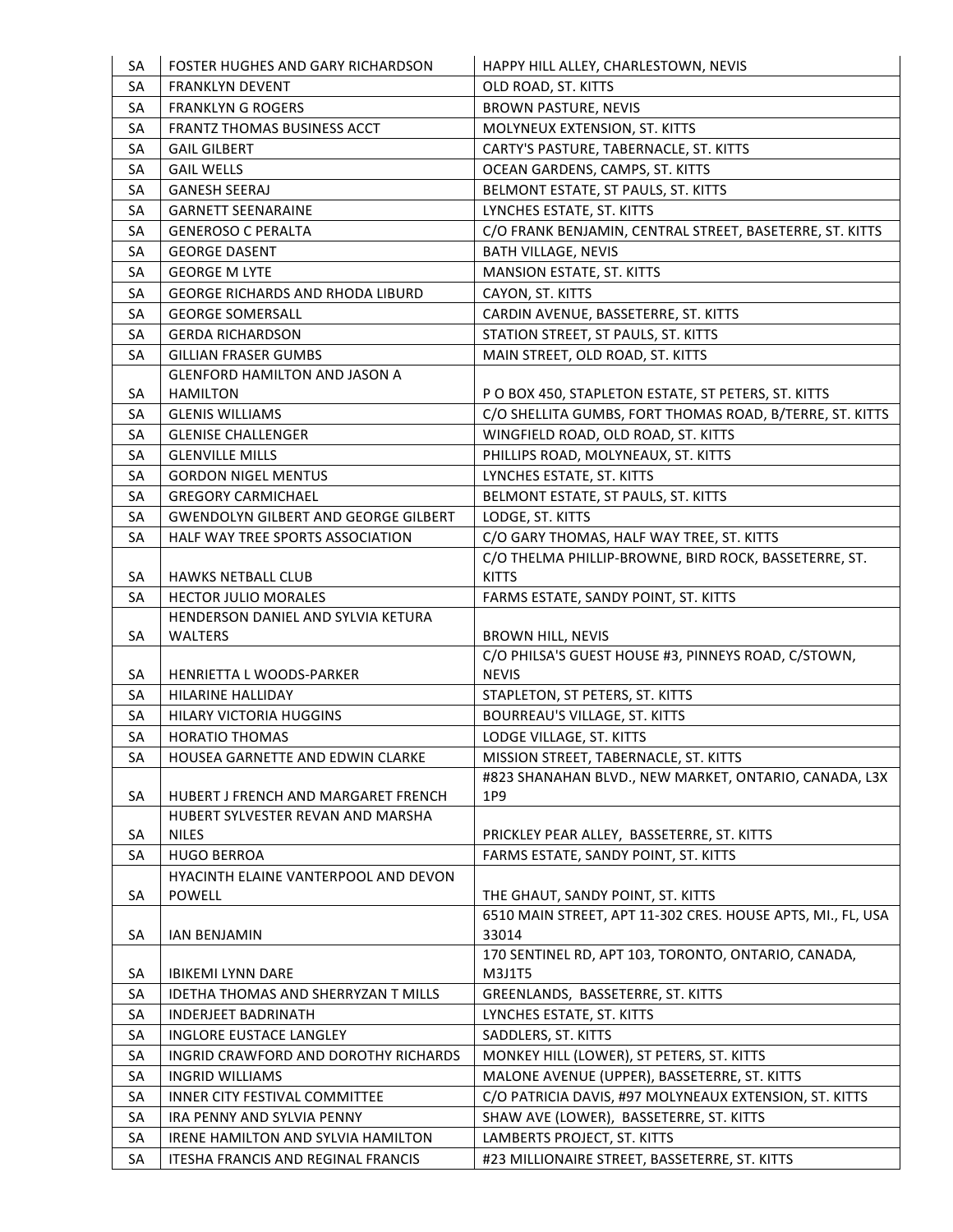| SA | IVA RICHARDSON AND GLORIA MORTON      | P.O. BOX 497, WATER SWAMP, ANGUILLA                      |
|----|---------------------------------------|----------------------------------------------------------|
| SA | IVY CLAXTON AND PATRICIA LAKE         | <b>BATH VILLAGE, NEVIS</b>                               |
| SA | IVY LIBURD AND LESLIE CONNOR          | WEST STREET, BASSETERRE, ST. KITTS                       |
| SA | <b>JACQUELINE ESDAILLE</b>            | <b>CHURCH GROUND, NEVIS</b>                              |
| SA | <b>JAMALUH LOWRY</b>                  | MOLYNEAUX, ST. KITTS                                     |
| SA | <b>JAMES A ESTRIDGE</b>               | PO BOX 6023, SUNNY ISLE, C/STED, ST CROIX, VI, 823       |
| SA | JAMES A WALWYN AND YVONNE WALWYN      | CAYON (UPPER), ST. KITTS                                 |
|    | JAMES EZZARD MONTE AND CHERYL GRIFFIN |                                                          |
| SA | <b>MONTE</b>                          | 1203 FAIRLAKES PLACE, MITCHELLVILLE, MARYLAND, USA 20721 |
| SA | <b>JAMES HERBERT</b>                  | MALONE AVENUE, BASSETERRE, ST. KITTS                     |
| SA | JAMES JULIUS AND ANN JULIUS           | JOHNSON ROAD, TABERNACLE, ST. KITTS                      |
| SA | JAMES MATTHEW AND CHRISTINE PROCOPE   | <b>TORTOLA, BVI</b>                                      |
| SA | JANE WILLIAMS AND WILLIAM WILLIAMS    | PARSONS, ST. KITTS                                       |
| SA | <b>JANICE L SAMUEL</b>                | LAMBERTS PROJECT, ST. KITTS                              |
| SA | JASLYNN TAYLOR AND FITZROY TAYLOR     | P O BOX 1997, BASSETERRE, ST. KITTS                      |
| SA | JASMINE PATRICIA TAYLOR               | MARKET STREET (UPPER), BASSETERRE, ST. KITTS             |
| SA | JASMINE SADDLER AND WINSTON DAVIS     | TAYLOR'S VILLAGE, BASSETERRE, ST. KITTS                  |
| SA | JAVIER GERALDO POLANCO                | FARMS ESTATE, SANDY POINT, ST. KITTS                     |
|    | JEANNINE KAYREN WALTERS AND RUPERT    |                                                          |
| SA | CHALLENGER                            | <b>BATH VILLAGE, NEVIS</b>                               |
| SA | <b>JEFFREY HAYWARD</b>                | 285 DALEWOOD DR, OAKVILLE, ONTARIO, CANADA               |
| SA | <b>JEREMIAH BEDFORD</b>               | 137 WARFDALE ROAD, TYSELEY, BIRMINGHAM B11 2DD, UK       |
| SA | <b>JEREZ PRINGLE</b>                  | CONNEL STREET, BASSETERRE, ST. KITTS                     |
| SA | JERMAINE ALLEN AND ANESTA ALLEN       | CAYON STREET (WEST), BASSETERRE, ST. KITTS               |
| SA | <b>JERMAINE LEVINE</b>                | #120 POND'S HOUSING, BASSETERRE, ST. KITTS               |
| SA | <b>JERMAINE WARNER</b>                | THE ALLEY, SANDY POINT, ST. KITTS                        |
|    | JEROME VANTERPOOL AND YVONNE          |                                                          |
| SA | VANTERPOOL                            | #58 NEW ROAD HOUSING PROJECT, ST PETERS                  |
| SA | <b>JOANNE EDGECOMBE</b>               | P O BOX 843, EARL MORNES, BASSETERRE, ST. KITTS          |
| SA | <b>JOEL DANIEL</b>                    | CRAB HILL, SANDY POINT, ST. KITTS                        |
| SA | JOEL JASON SELKRIDGE AND KAREN BASSUE | FAHIE STREET, SANDY POINT, ST. KITTS                     |
| SA | JOHAN SPENCER AND MARLEYNE SPENCER    | #158 PONDS HOUSING EXTENSION, BASSETERRE, ST. KITTS      |
| SA | <b>JOHN CORLETTE</b>                  | BELMONT ESTATE, ST PAULS, ST. KITTS                      |
| SA | <b>JOHN DORE</b>                      | CLEVERLY HILL, SANDY POINT, ST. KITTS                    |
| SA | <b>JOMI LUCAS</b>                     | OLD ROAD BAY, ST. KITTS                                  |
| SA | JORGE FELIX FEB DADA                  | FARMS ESTATE, SANDY POINT, ST. KITTS                     |
| SA | <b>JOSE A C HEREDIA</b>               | FARMS ESTATE, SANDY POINT, ST. KITTS                     |
| SA | <b>JOSE JUAN ELIO</b>                 | FARMS ESTATE, SANDY POINT, ST. KITTS                     |
| SA | JOSEPH A WARNER AND CADA A L WARNER   | MOLYNEAUX, ST. KITTS                                     |
| SA | JOSEPH FRAITES AND MADLAINE FRAITES   | CONAREE, ST. KITTS                                       |
| SA | JOSEPH TAYLOR AND ROOSEVELT TAYLOR    | WESTBURY, NEVIS                                          |
| SA | JOYCELYN VERONICA MAYNARD             | 2401 NW 175 TERRACE, MIAMI, FLORIDA, USA, 33056          |
| SA | <b>JUAN B FIGUEREDO</b>               | <b>BRIGHTON ESTATE, ST. KITTS</b>                        |
| SA | <b>JUAN JOSE LUIS</b>                 | FARMS ESTATE, SANDY POINT, ST. KITTS                     |
| SA | <b>JUAN M P GARCIA</b>                | FARMS ESTATE, SANDY POINT, ST. KITTS                     |
| SA | JUAN RAMON MANZANILLO                 | FARMS SITE, SANDY POINT, ST. KITTS                       |
| SA | <b>JUAN ROBLES</b>                    | HERMITAGE, CAYON, ST. KITTS                              |
| SA | JUANITA BROWNE AND DAVID BROWNE       | CAYON (LOWER), ST. KITTS                                 |
| SA | JUDITH DAVID AND KEITH DAVID          | CRADDOCK ROAD, CHARLESTOWN, NEVIS                        |
| SA | <b>JULEON MORRIS</b>                  | CRADDOCK ROAD, CHARLESTOWN, NEVIS                        |
| SA | <b>JULIAN H GIBBONS</b>               | BELMONT ESTATE, ST PAULS, ST. KITTS                      |
| SA | <b>JULIUS J WILLIAMS</b>              | BOURKES ESTATE, SANDY POINT, ST. KITTS                   |
| SA | K JAMAL HENDRICKS                     | SOHO VILLAGE, BASSETERRE, ST. KITTS                      |
| SA | KAISHA V DEPUSOIR AND KENISHA M       | THE ABBOTT, WEST FARM, ST. KITTS                         |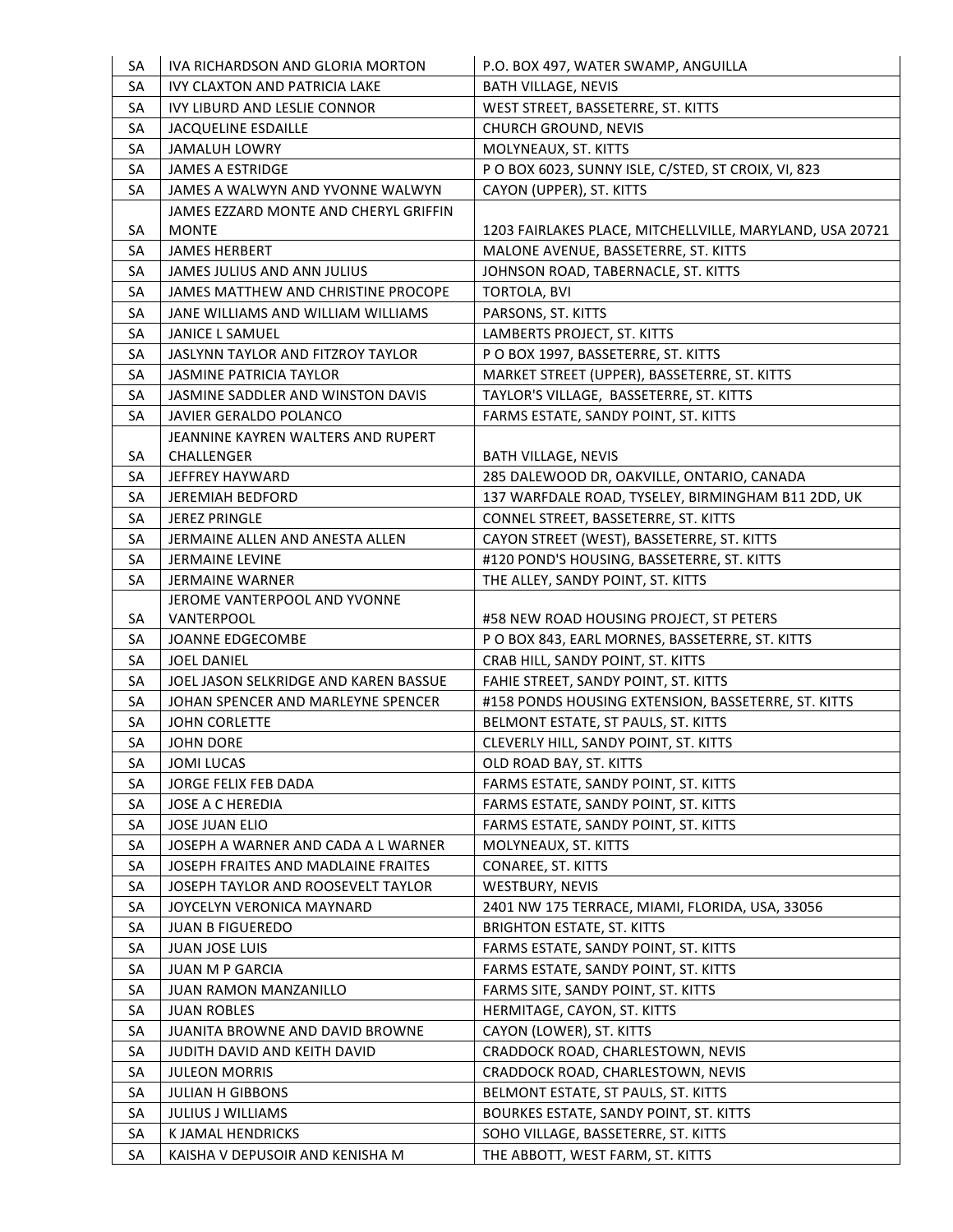|    | <b>DEPUSOIR</b>                                 |                                                         |
|----|-------------------------------------------------|---------------------------------------------------------|
| SА | <b>KATHLEEN LIBURD</b>                          | PITCAIRN STREET (LOWER), BASSETERRE, ST. KITTS          |
| SA | <b>KEITH ANDRE PARKINSON</b>                    | LYNCHES ESTATE, ST. KITTS                               |
| SA | <b>KEITH JAMES</b>                              | NORTH STREET, MOLYNEAUX, ST. KITTS                      |
| SA | <b>KEITHLY ARMSTRONG</b>                        | <b>BOYDS PROJECT, ST. KITTS</b>                         |
| SA | <b>KEITHLY ARMSTRONG</b>                        | <b>BOYDS PROJECT, ST. KITTS</b>                         |
| SA | KENRICK ROY BELL AND DENROY CLARKE              | 406 SARATOGA ST APT #3, EAST BOSTON, MASS. USA 2128     |
| SA | KETURA RICHARDSON AND JOHN MATTHEW              | LOWER PROJECT, SADDLERS, ST. KITTS                      |
| SA | <b>KIRTHLEY RICHARDS</b>                        | CRADDOCK ROAD, CHARLESTOWN, NEVIS                       |
| SA | KISHAWN ISAAC AND ORETHA ISAAC                  | PHILLIPS VILLAGE, ST. KITTS                             |
| SA | <b>KIZZY PINNEY</b>                             | NORTH STREET, MOLYNEAUX, ST. KITTS                      |
| SA | <b>KOBHLALL KRISHNA</b>                         | STAPLETON, ST PETERS, ST. KITTS                         |
| SA | KRISANA YEAPERSAUD                              | LAMBERTS ESTATE, LAMBERTS, ST. KITTS                    |
| SA | <b>KURTNEY RICHARDS</b>                         | HARRIS VILLAGE, ST. KITTS                               |
| SA | L TERESA BERGLAND                               | WEST FARM ESTATE, ST. KITTS                             |
|    |                                                 | C/O SANDY POINT PRE-SCHOOL, THE ALLEY, SANDY POINT, ST. |
| SA | <b>LADIES AVENGERS CLUB</b>                     | <b>KITTS</b>                                            |
| SA | <b>LASEY CLARKE AND ELSTON CLARKE</b>           | HULL GROUND, GINGERLAND, NEVIS                          |
| SA | LAUREN LAKE AND PHILMORE LAKE                   | FARM SITE, SANDY POINT, ST. KITTS                       |
| SA | LAVERN COZIER AND SHELLY COZIER                 | FOUNTAIN VILLAGE, ST. JAMES PARISH, NEVIS               |
| SA | <b>LAVERN DAVIS</b>                             | JOHN ENGLAND VILLAGE, ST PETERS, ST. KITTS              |
| SA | <b>LAVERN HANLEY</b>                            | JESSUPS, NEVIS                                          |
| SA | LENNOX JOSEPH                                   | FIGTREE LANE, CHURCH GROUND, NEVIS                      |
| SA | <b>LEON WILKINSON</b>                           | C/O SHERYL JETLALL, NEW ROAD HOUSING PROJECT, ST. KITTS |
| SA | LEONARDO C ALBERTO                              | FARMS ESTATE, SANDY POINT, ST. KITTS                    |
| SA | LERONE JOSEPH AND PAMELLA JOSEPH                | THE ALLEY, SANDY POINT, ST. KITTS                       |
| SA | LEROY ANTHONIUS ARCHIBALD                       | BUCKLEYS SITE, BASSETERRE, ST. KITTS                    |
|    |                                                 |                                                         |
| SA | LEROY PARRIS AND YVONNE PARRIS                  | RAMSBURY SITE, CHARLESTOWN, NEVIS                       |
|    |                                                 | 40 BARNSTON AVENUE, FALLOWFIELD, MANCHESTER M14 7PQ,    |
| SA | LESLIE CAINES AND ALICE NATHAN                  | UK                                                      |
| SA | <b>LESTER FREDERICK</b>                         | TRAFALGAR VILLAGE, BASSETERRE, ST. KITTS                |
| SA | LETSOM DUBLIN AND LESLIE DUBLIN                 | NORTH PELICAN DRIVE, BIRD ROCK, BASSETERRE, ST. KITTS   |
| SA | <b>LEWIS BENNETT</b>                            | MAIN STREET, SANDY POINT, ST. KITTS                     |
| SA | LICO LA FLOR                                    | FARMS ESTATE, SANDY POINT, ST. KITTS                    |
| SA | LILADHAR SUKRAJ                                 | BOURKES ESTATE, SANDY POINT, ST. KITTS                  |
| SA | LILIAN BROADBELT AND ALAN BROADBELT             | BATH, CHARLESTOWN, NEVIS                                |
| SA | LILY BUD FAGBILE                                | 2, REMI FANI KAYODE AVE., LAGOS,, NIGERIA               |
| SA | LIONEL ISAAC                                    | TRAFALGAR, BASSETERRE, ST. KITTS                        |
| SA | LIONELITO BERRIDGE AND RHOMA HAZEL              | 20 RIVER ROAD APT 8B, ROOSEVELT ISLAND, NEW YORK, USA   |
| SA | LISA ANITA SAMUEL                               | <b>WEST FARM</b>                                        |
| SA | LLOYD CUMMINGS                                  | MANSION ESTATE, ST. KITTS                               |
| SA | LLOYD S HENRY AND CHERYL STEWART                | BELMONT ESTATE, ST PAULS, ST. KITTS                     |
| SA | LOLITA JOHNSON AND SHARON JOHNSON               | EAST STREET, BASSETERRE, ST. KITTS                      |
| SA | LOREEN MILLER                                   | JESSUPS, NEVIS                                          |
| SA | LORNA CALLENDER AND BURNELL NISBETT             | GREENLANDS, P O BOX 364, BASSETERRE, ST. KITTS          |
| SA | LORNETTE LEWIS AND TROY LEWIS                   | MAIN STREET, OLD ROAD, ST. KITTS                        |
| SA | LOUVINA DAVIS AND JOSEPH JULIUS                 | TABERNACLE, ST. KITTS                                   |
| SA | LUCIANO MALDONADO                               | <b>BRIGHTON ESTATE, ST. KITTS</b>                       |
| SA | LUIS DUCRE                                      | <b>BRIGHTON ESTATE, ST. KITTS</b>                       |
| SA | LUIS MANUEL JAMES PEMBERTON                     | <b>COLE HILL, NEVIS</b>                                 |
| SA | LUNA A EDINBOROUGH                              | NEVIS STREET, BASSETERRE, ST. KITTS                     |
| SA | LUNA A EDINBOROUGH                              | NEVIS STREET, BASSETERRE, ST. KITTS                     |
| SA | MACKENZIE WALTERS AND ANTHONY<br><b>WALTERS</b> | <b>GROVE PARK RANGE, CHARLESTOWN, NEVIS</b>             |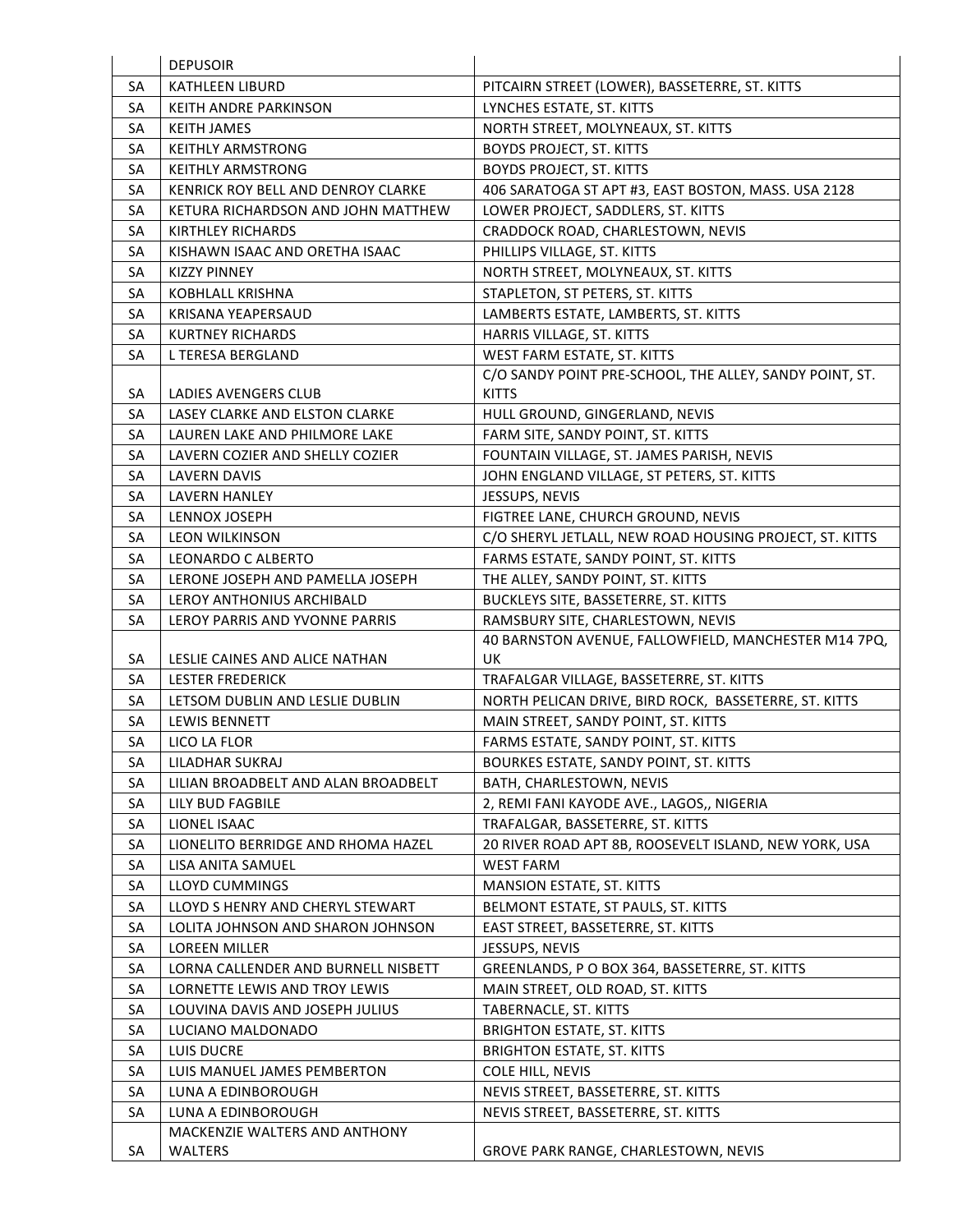| SA | <b>MAHABEER MANGAL</b>                   | LAMBERTS ESTATE, LAMBERTS, ST. KITTS                     |
|----|------------------------------------------|----------------------------------------------------------|
| SA | <b>MAHADEO DEOSARRAN</b>                 | BELMONT ESTATE, ST PAULS, ST. KITTS                      |
|    |                                          | #158 IVY BATTICE STREET, PONDS EXTENSION, B/TERRE, ST.   |
| SA | MALA-IKA SPENCER EXPENSE                 | <b>KITTS</b>                                             |
| SA | MANUEL A RODRIGUEZ MARTINEZ              | <b>BRIGHTON ESTATE, ST. KITTS</b>                        |
|    | MARCIA ETIENNE AND JOSEPHINE             |                                                          |
| SA | RICHARDSON                               | KING STREET, BASSETERRE, ST. KITTS                       |
| SA | <b>MARINO DIAZ MOTA</b>                  | <b>BRIGHTON ESTATE, ST. KITTS</b>                        |
| SA | <b>MARK A HOPE</b>                       | BELMONT ESTATE, ST PAULS, ST. KITTS                      |
| SA | <b>MARK ANTHONY R SAMPSON</b>            | LYNCHES ESTATE, ST. KITTS                                |
| SA | <b>MARK ARCHIBALD</b>                    | THOMAS STREET, PONDS PASTURE, BASSETERRE, ST. KITTS      |
| SA | <b>MARLENE MILLS</b>                     | GODWIN ESTATE ROAD, HALF WAY TREE, ST. KITTS             |
| SA | <b>MARVA COLLINS</b>                     | MOUNT IDLE, SANDY POINT, ST. KITTS                       |
| SA | <b>MARVIN BRYAN</b>                      | NEWTON GROUND, ST. KITTS                                 |
| SA | <b>MARY AGATHA LIBURD</b>                | BOVONE PROJECT, BUILDING C, APT 215, ST THOMAS, VI 802   |
| SA | <b>MARY BYRON AND IOLA BYRON</b>         | MORNING STAR, NEVIS                                      |
| SA | <b>MAUDE BELLE</b>                       | BELLE VUE, ST. KITTS                                     |
| SA | <b>MAUDE MATTHEW</b>                     | SADDLERS, ST. KITTS                                      |
| SA | <b>MEGALIS POLO</b>                      | FARMS ESTATE, SANDY POINT, ST. KITTS                     |
| SA | <b>MELICIA DOUGLAS</b>                   | MAIN STREET, ST PAULS, ST. KITTS                         |
| SA | <b>MELIDO PIERRE MATEO</b>               | <b>BRIGHTON ESTATE, ST. KITTS</b>                        |
| SA | <b>MELISSA MORTON</b>                    | BUCKELYS ESTATE, BASSETERRE, ST. KITTS                   |
| SA | MERCIA RAWLINS AND HAZELINE HUGGINS      | <b>BROWN PASTURE, NEVIS</b>                              |
| SA | <b>MERVIN BURKE</b>                      | CRAB HILL, SANDY POINT, ST. KITTS                        |
|    | MICHAEL PENNYFEATHER AND WENDY           |                                                          |
| SA | <b>BLANCHETTE</b>                        | ST MARY'S ALLEY, CAYON (UPPER), ST. KITTS                |
| SA | MIDLAYNE I TAYLOR AND TERENCE WILLIAMS   | MOLYNEAUX EXTENSION, ST. KITTS                           |
| SA | MIGUEL ANGEL CASTILLO                    | <b>BRIGHTON ESTATE, ST. KITTS</b>                        |
|    | MIKAYLA D FRANCIS AND GLENVILLE L        |                                                          |
| SA | <b>BROWNE</b>                            | MAIN STREET, DIEPPE BAY, ST. KITTS                       |
| SA | <b>MINGUEL MARTIN</b>                    | ST JOHNSTON VILLAGE, BASSETERRE, ST. KITTS               |
| SA | <b>MOHAMED HOSEIN ALI</b>                | LYNCHES ESTATE, ST. KITTS                                |
| SA | MORELLA GRIFFIN AND BENILDA GRIFFIN      | P.O. BOX 736, STONEY GROVE, NEVIS                        |
| SA | <b>MORLON A HENRY AND JULIETTE JAMES</b> | DUNNS COTTAGE, MAIN STREET, CAYON, ST. KITTS             |
| SA | <b>MORRIS GREAUX</b>                     | HAYNES SMITH VILLAGE, BASSETERRE, ST. KITTS              |
| SA | MUKESH RAJ DHARAMRAJ                     | C/O KEITH CUMMINGS, BUCKLEYS SITE, BASSETERRE, ST. KITTS |
| SA | <b>MUNIR KHAN</b>                        | STONEFORT ESTATE, ST. KITTS                              |
| SA | MURIEL MATTHEW                           | LAGUERITE VILLAGE, BASSETERRE, ST. KITTS                 |
|    |                                          | FAITH" 20 AMANDA CRT.", LANGLEY, SLOUGH, BERKS, UK, SL3  |
| SA | MYRLEEN HECTOR AND INA GUMBS             | 7TE                                                      |
| SA | <b>NAMRON S LANNS</b>                    | STONEHAVEN, MOLYNEAUX, ST. KITTS                         |
| SA | NAVINDRA DHANRAJ                         | STONEFORT ESTATE, ST. KITTS                              |
| SA | NERISSA FAHIE AND ERTHA HUGGINS          | SPROTT STREET, BASSETERRE, ST. KITTS                     |
| SA | NERISSA TISHARA CORNELIUS                | NEW ROAD HOUSING PROJECT, ST PETERS, ST. KITTS           |
|    |                                          | C/O CORNEIL WILLIAMS, MAIN STREET, NEWTON GROUND, ST.    |
| SA | NEWTON GROUND FOOTBALL CLUB              | <b>KITTS</b>                                             |
| SA | NICANOR SHEPPARD                         | ORCHID STREET, GREENLANDS, BASSETERRE, ST. KITTS         |
| SA | NICHELLE HENDRICKS                       | BUCKLEYS ESTATE, BASSETERRE, ST. KITTS                   |
| SA | NICOLE MALONEY AND MARVELLE MALONEY      | SHADWELL HOUSING SITE, BASSETERRE, ST. KITTS             |
|    | NICOLETTE Y Q C WILSON AND CATHERINE     |                                                          |
| SA | <b>AGATHA WILSON</b>                     | C/O CATHERINE WILSON, NEW ROAD HOUSING, ST PETERS        |
| SA | <b>NORMA FRANCIS</b>                     | 2013 5TH AVENUE, D4-3, NEW YORK, NY, USA 10035           |
| SA | OCTAVIA BRIDGEWATER AND LESLEY SMALL     | SHAW AVENUE (UPPER), BASSETERRE, ST. KITTS               |
| SA | <b>OLIBERTO FERNANDEZ</b>                | <b>BRIGHTON ESTATE, ST. KITTS</b>                        |
| SA | <b>OMAR DORE</b>                         | YEARWOOD STREET, CAYON (LOWER), ST. KITTS                |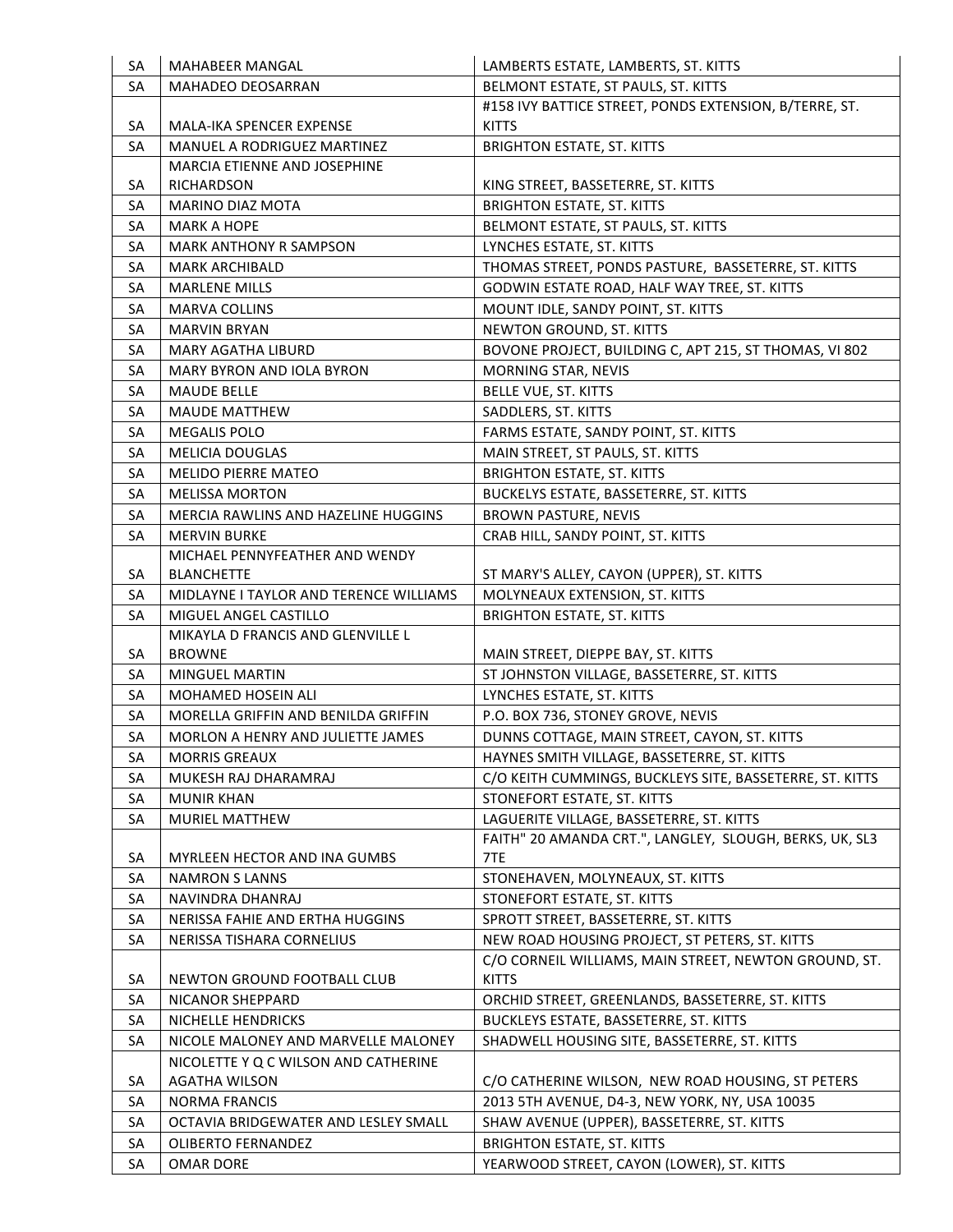| SA | OPAL BRADSHAW AND JILLIAN TYSON           | BACK STREET, MANSION, ST. KITTS                      |
|----|-------------------------------------------|------------------------------------------------------|
| SA | ORVILLE THOMPSON                          | THE VALLEY, VIRGIN GORDA, BVI                        |
| SA | OSCAR WATTLEY AND LUCRETIA WATTLEY        | <b>BOYDS VILLAGE, ST. KITTS</b>                      |
| SA | <b>OSMEL F H HENRY</b>                    | LAMBERTS ESTATE, LAMBERTS, ST. KITTS                 |
| SA | <b>OWEN GREGORY JORDAN</b>                | LYNCHES ESTATE, ST. KITTS                            |
| SA | PATRICIA A SLAVIN                         | 8059 TRINCHERA PEAK, LITTLETOWN, COLORADO, USA 80127 |
| SA | PATRICIA GILBERT                          | SADDLERS, ST. KITTS                                  |
| SA | PATRICIA JOAN COLLINS                     | ROMNEY'S GROUND, SANDY POINT, ST. KITTS              |
| SA | PAUL LIGHTWORTH N MILLS                   | MONKEY HILL (LOWER), ST PETERS, ST. KITTS            |
| SA | PETER SINGH                               | BELMONT ESTATE, ST PAULS, ST. KITTS                  |
|    |                                           | 81 NORMANDY AVENUE, BARNET, HERTFORDSHIRE, UK EN5    |
| SA | PHILLIP CLINTON FLOYD                     | 2HX                                                  |
| SA | PHILLIP T KACABA                          | P O BOX 858, FRIGATE BAY, BASSETERRE, ST. KITTS      |
| SA | PHILLIP WARNER                            | BAY HILL, MANSION, ST. KITTS                         |
|    |                                           | C/O JERMINE MARTIN, #204B NEW ROAD DEVELOPMENT, ST.  |
| SA | PROJECT LOVE                              | <b>KITTS</b>                                         |
| SA | <b>QUACY A SMARTT</b>                     | BOURKES ESTATE, SANDY POINT, ST. KITTS               |
| SA | RACQUEL DANIEL AND ILLIMO DANIEL          | MAYNARD STREET, PONDS PASTURE, BASSETERRE, ST. KITTS |
| SA | RAFAEL YAN SANTANA                        | <b>BRIGHTON ESTATE, ST. KITTS</b>                    |
| SA | RAJENDRA BUDHOO                           | BELMONT ESTATE, ST PAULS, ST. KITTS                  |
| SA | <b>RAMJEET SINGH</b>                      | #13 DORSET VILLAGE                                   |
| SA | RAMKARRAN GANGA                           | LAMBERTS ESTATE, LAMBERTS, ST. KITTS                 |
| SA | RAMON A RODRIGUEZ PACHECO                 | <b>BRIGHTON ESTATE, ST. KITTS</b>                    |
| SA | <b>RAMON ADAMS BROWN</b>                  | PARSONS ESTATE, ST. KITTS                            |
| SA | <b>RANCHAND GOBIN</b>                     | MANSION ESTATE, ST. KITTS                            |
| SA | RANDOLPH DAVIS AND KATIE LUBIL            | SEA VIEW HOUSING, AMORY DRIVE, BASSETERRE, ST. KITTS |
| SA | RANDOLPH GUMBS                            | BOURKES ROAD, SANDY POINT, ST. KITTS                 |
| SA | RANDOLPH PHILLIP                          | 70 PETRA STREET, WOODBROOK, PORT-OF-SPAIN, TRINIDAD  |
| SA | RANGASAMMY LACHMANAN                      | LYNCHES ESTATE, ST. KITTS                            |
| SA | RAPHAEL HUGHES                            | UPPER PROJECT, SADDLERS VILLAGE, ST. KITTS           |
| SA | RASHEED AZEEZ                             | STONEFORT ESTATE, ST. KITTS                          |
| SA | RAUN O ANDERSON                           | LAMBERTS ESTATE, LAMBERTS, ST. KITTS                 |
| SA | RAYAN A WILSON                            | LAMBERTS ESTATE, LAMBERTS, ST. KITTS                 |
| SA | RAYMOND ARLINGTON CAMPBELL                | LYNCHES ESTATE, ST. KITTS                            |
| SA | RAYNELLE BROOKES AND VIEOENCE PRENTICE    | HANLEYS ROAD, GINGERLAND, NEVIS                      |
| SA | REBECCA FREEMAN AND JOSEPH EDMEADE        | 733 E, 226 STREET, BRONX, NEW YORK, USA 10466        |
| SA | <b>REGINALD E MOORE AND ROBIN C MOORE</b> | P.O. BOX 57, NEW YORK, NY, USA 10030-0057            |
|    | REGINALD LATEN MOORE AND REGINALD E       |                                                      |
| SA | <b>MOORE</b>                              | P.O. BOX 57, NEW YORK, NY, USA                       |
| SA | <b>RENARDO T MORRIS</b>                   | GIBBONS HILL, DIEPPE BAY, ST. KITTS                  |
| SA | REUBEN ADOLPHUS DANIEL                    | 16A ST.CHARLES SQUARE, LONDON, UK, W10 6EE           |
| SA | <b>REUBEN WILSON</b>                      | THOMPSON STREET, BASSETERRE, ST. KITTS               |
| SA | RICHARD MONTAGUE SEMPLE                   | LYNCHES ESTATE, ST. KITTS                            |
| SA | ROBERT MARTIN HERBERT                     | ST JOHNSTON VILLAGE, BASSETERRE, ST. KITTS           |
| SA | ROBERT PHILIP                             | CHICKEN STONE, GINGERLAND, NEVIS                     |
| SA | ROBERTO JUAN                              | FARMS ESTATE, SANDY POINT, ST. KITTS                 |
| SA | ROBERTO ORTIZ REYES                       | FARMS ESTATE, SANDY POINT, ST. KITTS                 |
|    | ROCHELLE MILLINGTON CO DONNA A H          |                                                      |
| SA | <b>HARRIS</b>                             | #68 PINE GARDENS, ST PETERS, ST. KITTS               |
| SA | RODELLE HENDRICKSON                       | ST JOHNSTONS AVENUE, BASSETERRE, ST. KITTS           |
| SA | RONDEL A HUTSON                           | BOURKES ESTATE, SANDY POINT, ST. KITTS               |
| SA | RONDER FREEMAN                            | BACK WAY, SANDY POINT, ST. KITTS                     |
| SA | ROOSEVELT PRENTICE                        | NEWTON GROUND, ST. KITTS                             |
| SA | ROSALIN MASON AND TINA MASON              | PARSONS, ST. KITTS                                   |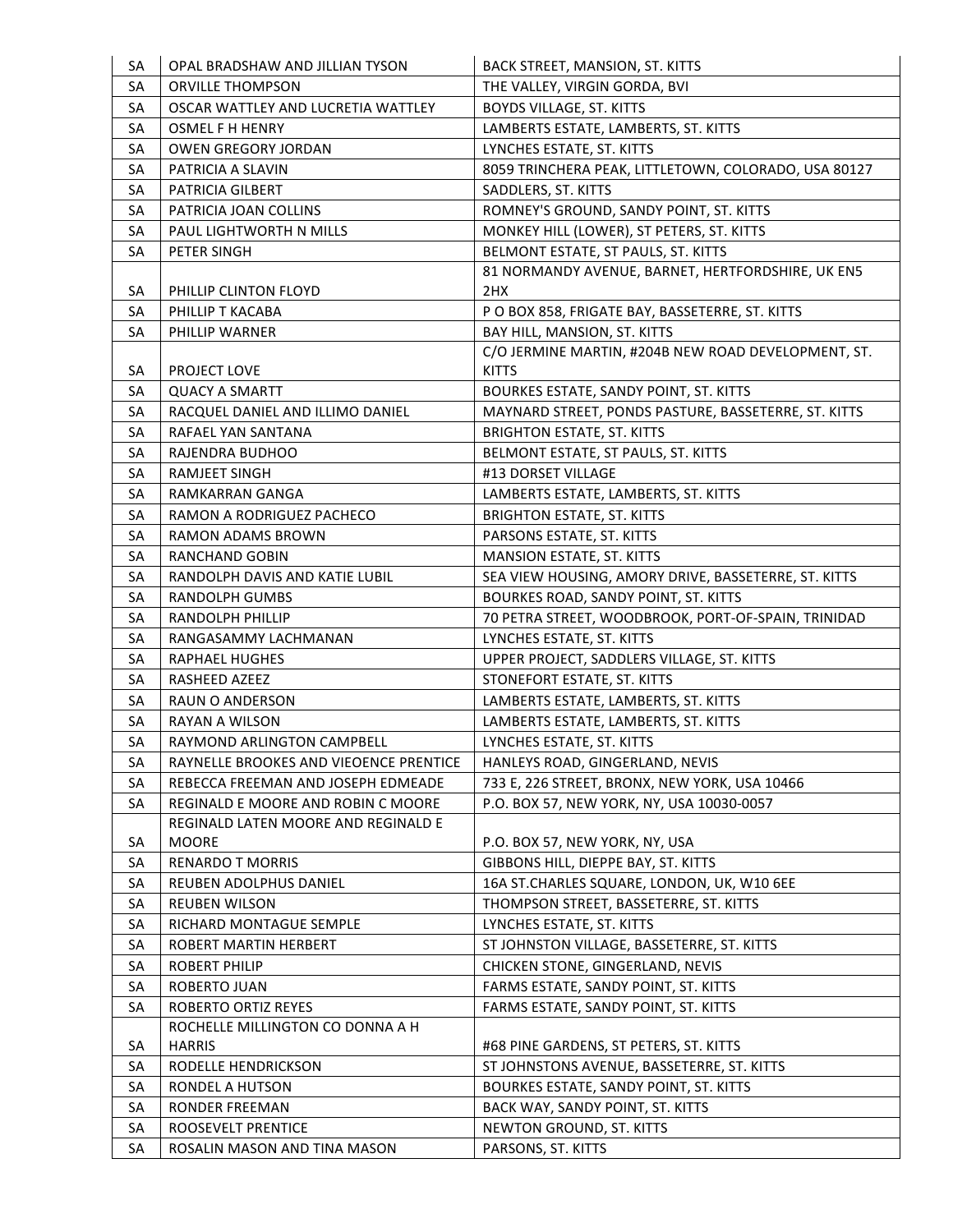|          | ROSLYN WALTERS AND ANGELA ALYCE        |                                                                                                     |
|----------|----------------------------------------|-----------------------------------------------------------------------------------------------------|
| SA       | <b>WALTERS</b>                         | VICTORIA ROAD, NEVIS                                                                                |
| SA       | ROXANNE J MALONEY                      | #80 CENTRAL STREET, BASSETERRE, ST. KITTS                                                           |
| SA       | <b>ROY PERSAUD</b>                     | BELMONT ESTATE, ST PAULS, ST. KITTS                                                                 |
|          |                                        | C/O GLENDON BYRON, #103B GARDENS HOUSING PROJECT, ST.                                               |
| SA       | RUDOLPH BYRON AND GLENDON BYRON        | <b>KITTS</b>                                                                                        |
| SA       | RUPERT BRUNDER JNR AND AVIS NATHAN     | THIBOU AVENUE (LOWER), BASSETERRE, ST. KITTS                                                        |
| SA       | <b>RUTH ANDREW</b>                     | <b>BROWN PASTURE, NEVIS</b>                                                                         |
| SA       | <b>RYAN SHAUN MATHERSON</b>            | MANSION ESTATE, ST. KITTS                                                                           |
| SA       | SACADA                                 | C/O JUNIOR CUFFY, CARDIN AVENUE, BASSETERRE, ST. KITTS                                              |
| SA       | SACKVILLE GREY AND COLLIS GREY         | KITTSTODDARTS, BASSETERRE, ST. KITTS                                                                |
|          | SADDLERS FUNERAL HOME CO WILFRED       |                                                                                                     |
| SA       | SADDLER                                | MAIN STREET, MOLINEUX SITE, ST. KITTS                                                               |
| SA       | SALEEM KHAN                            | PHILLIPS ESTATE, ST. KITTS                                                                          |
| SA       | SAMANTHA PETERS                        | BACK WAY, SANDY POINT, ST. KITTS                                                                    |
| SA       | <b>SAMUEL MARS</b>                     | STONEFORT ESTATE, ST. KITTS                                                                         |
| SA       | SANDRINE CAESAR                        | WATERWORKS, CAYON, ST. KITTS                                                                        |
| SA       | <b>SANDRINE CAESAR</b>                 | WATERWORKS, CAYON, ST. KITTS                                                                        |
| SA       | SANTOS POLANCO                         | FARMS ESTATE, SANDY POINT, ST. KITTS                                                                |
| SA       | <b>SCC INTERNATIONAL INC</b>           | SUITE 4, TEMPLE BUILDING, CHARLESTOWN, NEVIS                                                        |
| SA       | SEANEL HERBERT                         | THE ALLEY, SANDY POINT, ST. KITTS                                                                   |
| SA       | SELWIN BLACKMAN                        | BOURKES ESTATE, SANDY POINT, ST. KITTS                                                              |
| SA       | SERISSA RAWLINS AND VANCE RAWLINS      | GOVERNMENT ROAD, CHARLESTOWN, NEVIS                                                                 |
| SA       | <b>SHAN E ALEXANDER</b>                | BELMONT ESTATE, ST PAULS, ST. KITTS                                                                 |
| SA       | SHARMIN BROWNE AND ANGELINE BROWNE     | THE ALLEY, SANDY POINT, ST. KITTS                                                                   |
| SA       | SHARON GLASGOW AND GREG GLASGOW        | NEW GUINEA, ST. KITTS                                                                               |
| SA       | <b>SHARON GONSALVES</b>                | C/O GLENDITTA HALLIDAY, CONAREE, ST. KITTS                                                          |
| SA       | SHARON L A SOMERSALL                   | P O BOX 502902, ST THOMAS, VI 805                                                                   |
| SA       | <b>SHAUNA GISHARD</b>                  | MISSION STREET, TABERNACLE, ST. KITTS                                                               |
| SA       | <b>SHAWN CHARLES</b>                   | SPOONERS VILLAGE, CAYON, ST. KITTS                                                                  |
| SA       | <b>SHAWN HARRIS</b>                    | MONKEY HILL (UPPER), ST PETERS, ST. KITTS                                                           |
| SA       | SHEHU S WHARTON                        | BOURKES ESTATE, SANDY POINT, ST. KITTS                                                              |
| SA       | SHELITA WILLIAMS                       | THE ALLEY, SANDY POINT, ST. KITTS                                                                   |
| SA       | SHEMA A WATTLEY                        | LODGE VILLAGE, ST. KITTS                                                                            |
| SA       | SHERIDAN A MARCIANO                    | BOURKES ESTATE, SANDY POINT, ST. KITTS                                                              |
| SA       | SHERRYLYN HENRY AND MARTHA HENRY       | CRAB HILL, SANDY POINT, ST. KITTS                                                                   |
| SA       | SHINELKA MAYNARD AND LAVERNE MAYNARD   | SHERIFFE VILLAGE, GINGERLAND, NEVIS                                                                 |
| SA       | SHIVDAT CHANGUR                        | FARMS ESTATE, SANDY POINT, ST. KITTS                                                                |
| SA       | <b>SHONDELLE FRANCIS</b>               | GROVE VILLAGE, ST. PAUL'S, ST. KITTS                                                                |
| SA       | <b>SILVIO RAMOS</b>                    | FARMS ESTATE, SANDY POINT, ST. KITTS                                                                |
| SA       | SIMON LOPEZ CABRERA                    | FARMS ESTATE, SANDY POINT, ST. KITTS                                                                |
| SA       | SKANTEL CRAB HILL UNITED FOOTBALL CLUB | CRAB HILL, SANDY POINT, ST. KITTS                                                                   |
| SA       | <b>SOLOMON FARRELL</b>                 | PRICKLEY PEAR ALLEY (LOWER), BASSETERRE, ST. KITTS                                                  |
| SA       | SONIA ALEXANDER                        | #6 FREEMAN'S VILLAGE, BASSETERRE, ST. KITTS                                                         |
| SA       | SONIA CARR                             | P O BOX 714, MALONE AVENUE, BASSETERRE, ST. KITTS                                                   |
|          |                                        | ST KITTS-NEVIS DEFENCE FORCE, SPRINGFIELD, B/TERRE, ST.                                             |
| SA<br>SA | SOUND ALLIANCE BAND CO CAPT WILLIAMS   | <b>KITTS</b>                                                                                        |
|          | SPENCER M POWELL                       | 6 CEDAR COURT, WOODLESFORD, LEEDS, UK, LS26 8WT                                                     |
| SA       | ST ANNES SCOUT GROUP                   | THE ALLEY, SANDY POINT, ST. KITTS                                                                   |
| SA       | ST CLAIR FYFIELD                       | MONKEY HILL (LOWER), ST PETERS, ST. KITTS<br>ST GEORGE'S ANGLICAN CHURCH, CAYON STREET, BASSETERRE, |
| SA       | ST GEORGE'S ANGLICAN SCOUT GROUP       | ST. KITTS                                                                                           |
| SA       | ST PAULS WESLEYAN CHILDREN FOR MISSION | C/O ARLENE SUTTON, MAIN STREET, ST PAULS, ST. KITTS                                                 |
| SA       | ST PAULS YOUTH CHORALE GROUP           | C/O MIRANDA FRANCIS, MAIN STREET, ST PAULS, ST. KITTS                                               |
|          |                                        |                                                                                                     |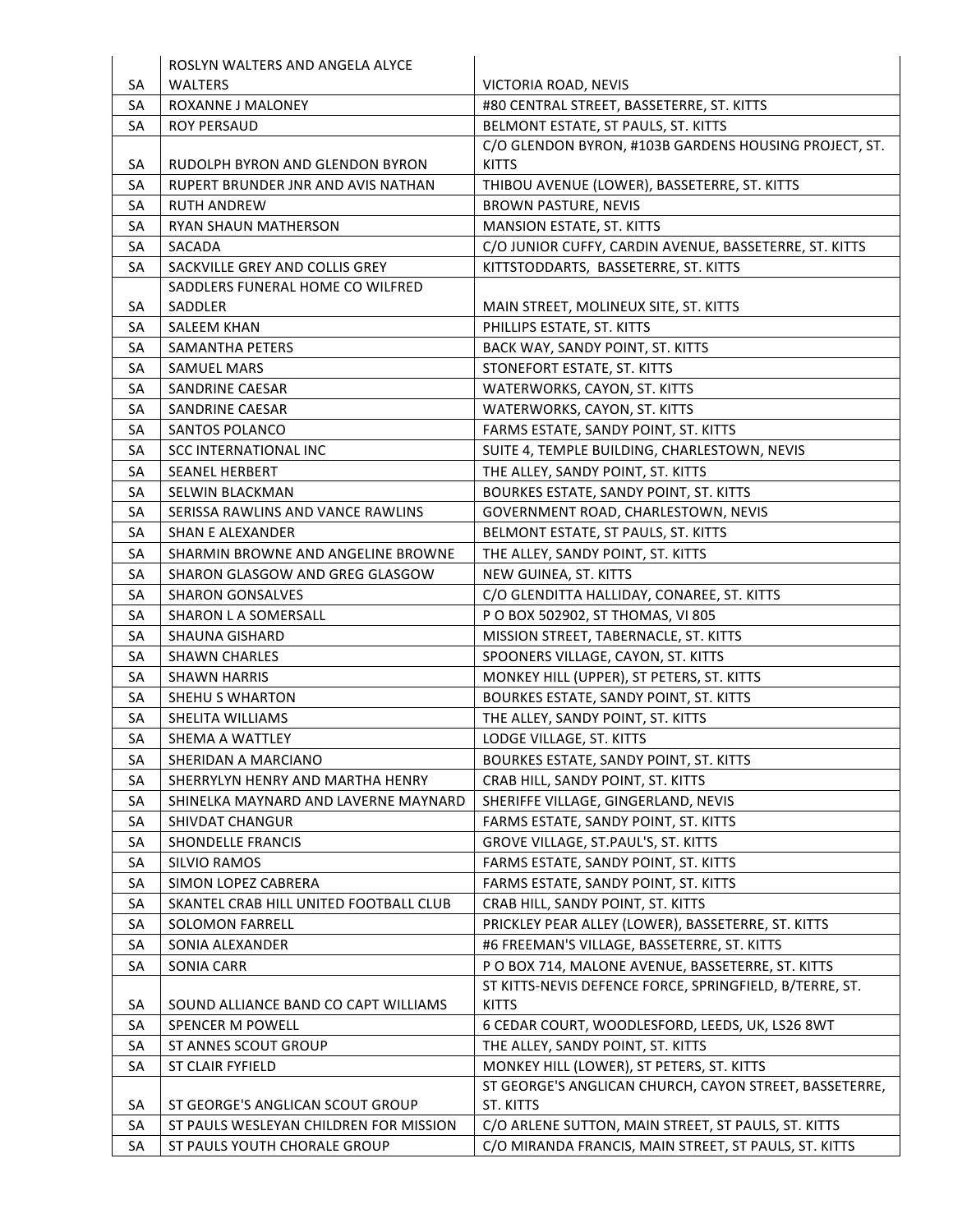|          |                                                        | C/O REV. ALSON PERCIVAL, ST. GEORGES RECTORY, G/LAND,                                          |
|----------|--------------------------------------------------------|------------------------------------------------------------------------------------------------|
| SA       | ST. GEORGES MENS FELLOWSHIP                            | <b>NEVIS</b>                                                                                   |
| SA       | ST. JOHN'S COMMUNITY IMPROVEMENT CLUB                  | <b>BROWN PASTURE, NEVIS</b>                                                                    |
| SA       | ST.CLAIR AMORY AND AFETHA BROWNE                       | RIVER PATH, GINGERLAND, NEVIS                                                                  |
| SA       | <b>STAFFORD WARNER</b>                                 | THE ALLEY, SANDY POINT, ST. KITTS                                                              |
|          | STEDROY ARCHIBALD AND CARMELITA                        |                                                                                                |
| SA       | <b>MERCHANT</b>                                        | GROVE PARK RANGE, CHARLESTOWN, NEVIS                                                           |
|          | STEDROY CODRINGTON AND VERCILLA                        |                                                                                                |
| SA       | <b>CODRINGTON</b>                                      | CONAREE, ST. KITTS                                                                             |
| SA       | <b>STEPHEN RAWLINS</b>                                 | BACK STREET, SADDLERS, ST. KITTS                                                               |
| SA       | STEVE CLYDE N WRENSFORD                                | <b>GODWINS GHAUT, ST. KITTS</b>                                                                |
| SA       | <b>STEVYN BARTLETTE</b>                                | <b>BROWN HILL, NEVIS</b>                                                                       |
|          |                                                        | C/O RUBY BRIDGEWATER, NEW POND SITE, BASSETERRE, ST.                                           |
| SA       | STUART GORDON AND LEONA POTTER                         | <b>KITTS</b>                                                                                   |
|          | SUGAR CITY COMPUTERS AND LEARNING                      |                                                                                                |
| SA       | <b>CENTER</b>                                          | C/O SHERVIN WHITE, BAKER'S CORNER, BASSETERRE, ST. KITTS                                       |
| SA       | <b>SUMIRAN KUMAR RAMROOP</b>                           | LYNCHES ESTATE, ST. KITTS                                                                      |
| SA       | <b>SYLVESTER DANIEL</b>                                | THE ALLEY, SANDY POINT, ST. KITTS                                                              |
| SA       | SYLVESTER WILKINSON<br><b>SYLVIA THOMAS</b>            | TRAFALGAR, BASSETERRE, ST. KITTS                                                               |
| SA<br>SA | T D C RENTALS SOCIAL CLUB                              | THE ALLEY, SANDY POINT, ST. KITTS<br>C/O MARCIA IRISH, T D C RENTALS, W IND. SQUARE, ST. KITTS |
|          | <b>TABERNACLE AMATEUR BASKETBALL</b>                   |                                                                                                |
| SA       | <b>ASSOCIATION</b>                                     | C/O GREGORY DAVIS, STONE CASTLE (LOWER), TABERNACLE                                            |
| SA       | TAFARIE SUTTON CO DAISY SUTTON                         | WINGFIELD ROAD, OLD ROAD, ST. KITTS                                                            |
|          |                                                        | C/O IROY CLARKE, #70 LIME KILN PROJECT, BASSETERRE, ST.                                        |
| SA       | <b>TALAWA DRAMA THEATRE</b>                            | <b>KITTS</b>                                                                                   |
| SA       | <b>TARCHAND MANGAL</b>                                 | STAPLETON ESTATE, ST PETERS, ST. KITTS                                                         |
| SA       | <b>TEDDY THOMAS</b>                                    | MANSION ESTATE, ST. KITTS                                                                      |
|          |                                                        |                                                                                                |
| SA       | <b>TEJSINGH ARJOON</b>                                 | MARKET ALLEY, CAYON, ST. KITTS                                                                 |
| SA       | TELCITA HANLEY AND MARY HANLEY                         | P O BOX 626, #29 SOUTH PELICAN DRIVE, BASSETERRE, ST. KITTS                                    |
| SA       | <b>TERRENCE CUMMINGS</b>                               | STONEFORT ESTATE, ST. KITTS                                                                    |
| SA       | THALIA J C BURTON                                      | JAMES AVENUE, ST PAULS, ST. KITTS                                                              |
| SA       | THE POOL TABLE                                         | C/O DWIGHT PEETS, CLEVERLY HILL, SANDY POINT, ST. KITTS                                        |
| SA       | <b>TOMAS SANTANA CASTILLO</b>                          | FARMS ESTATE, SANDY POINT, ST. KITTS                                                           |
| SA       | TREVOR BELLE                                           | POPE STREET, ST JOHNSTON VILLAGE, BASSETERRE, ST. KITTS                                        |
| SA       | <b>TREVOR MOREAU</b>                                   | CARDIN AVENUE, BASSETERRE, ST. KITTS                                                           |
| SA       | <b>TREVREEN KENECIA QUEELEY</b>                        | #8 CARDIN AVENUE, BASSETERRE, ST. KITTS                                                        |
| SA       | <b>TROY BELLE</b>                                      | MARKET STREET (UPPER), BASSETERRE, ST. KITTS                                                   |
| SA       | URBAN A A BUCHANAN                                     | 26 RAYNVILLE CRESCENT, LEEDS, UK, LS12 2LT                                                     |
|          |                                                        | P. O. BOX 305685, C/LOTTE AMALIE, ST. THOMAS, VI 00803-                                        |
| SA       | URSELLA PHILPOTT AND DEREK PHILPOTT                    | 5685                                                                                           |
| SA       | VANESSA J HOPKINS                                      | MOUNT IDLE, SANDY POINT                                                                        |
| SA       | VAUGHN BENJAMIN AND SYLVIA BENJAMIN                    | GROVE VILLAGE, ST.PAUL'S, ST. KITTS                                                            |
| SA       | VERJILL BENJAMIN AND ELVIN BENJAMIN                    | BACK WAY, SANDY POINT, ST. KITTS                                                               |
| SA       | <b>VERLIA VALENCIA ELLIOTT</b>                         | NEVERSON STREET (EAST), NEWTON, BASSETERRE, ST. KITTS                                          |
| SA       | VINCENT BROWNE AND BRENDA BROWNE                       | CLEVERLY HILL, SANDY POINT, ST. KITTS                                                          |
| SA       | VINCENT CAINES AND GEORGINA MILLS                      | LOWER PROJECT, SADDLERS, ST. KITTS                                                             |
| SA       | <b>VINCENT DEMMING</b>                                 | MANCHESTER AVENUE, BASSETERRE, ST. KITTS                                                       |
| SA       | <b>VINCIA CAINES</b>                                   | #72 COLLEGE STREET (UPPER), BASSETERRE, ST. KITTS                                              |
| SA       | <b>VIOLET WILKINS</b>                                  | PALMETTO POINT, ST. KITTS                                                                      |
| SA       | <b>VIRGILIO ELIAS</b>                                  | <b>BRIGHTON ESTATE, ST. KITTS</b>                                                              |
| SA       | WARREN THOMAS AND SONIA EDWARDS                        | COLLEGE STREET, BASSETERRE, ST. KITTS                                                          |
| SA       | <b>WENDELL TYSON</b>                                   | JOHNSON ROAD, TABERNACLE, ST. KITTS                                                            |
| SA<br>SA | WENDY WALTERS AND ERICA CONNOR<br>WHEM ANTHONY HINTZEN | <b>BRICKILN, NEVIS</b><br>LYNCHES ESTATE, ST. KITTS                                            |